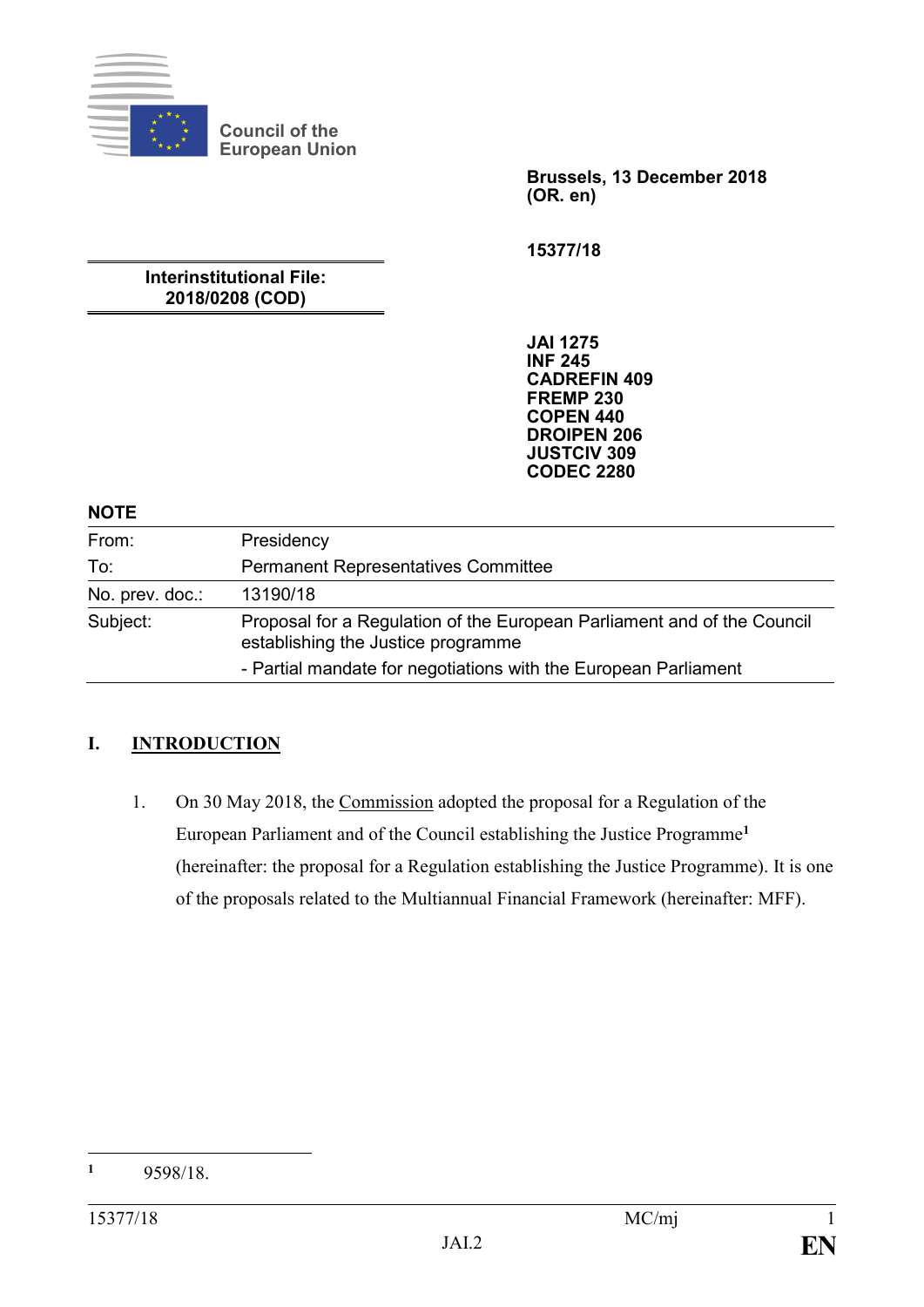- 2. The proposal for a Regulation establishing the Justice Programme aims at supporting the further development of a European area of justice based on the Union's values, the rule of law and mutual recognition and trust, in particular by facilitating access to justice, and at promoting judicial cooperation in civil and criminal matters, as well as the effectiveness of national justice systems. Together with the Rights and Values programme, the new programme will form part of a new Justice, Rights and Values' Fund, helping to sustain open, democratic, pluralist and inclusive societies. It will also help to empower citizens by protecting and promoting rights and values and by further developing an EU area of justice.
- 3. In the European Parliament, the proposal is being considered by the Committee on Legal Affairs and the Committee on Civil Liberties, Justice and Home Affairs. Ms. Heidi HAUTALA and Mr. Josef WEIDENHOLZER have been appointed as rapporteurs. The European Parliament is expected to adopt its position early 2019.
- 4. The European Economic and Social Committee adopted its position on 18 October 2018.

## **II**. **WORK WITHIN THE COUNCIL**

- 5. The Commission presented the proposal and the impact assessment to the ad Hoc Working Party on JHA Financial Instruments in July 2018.
- 6. Several readings of the proposal for a Regulation establishing the Justice Programme took place: it was initially considered at the meeting of the Working Party on 19 July 2018 and was further examined at the meetings 3 September, 3 October and 5 December 2018, on the basis of compromise suggestions submitted by the Presidency.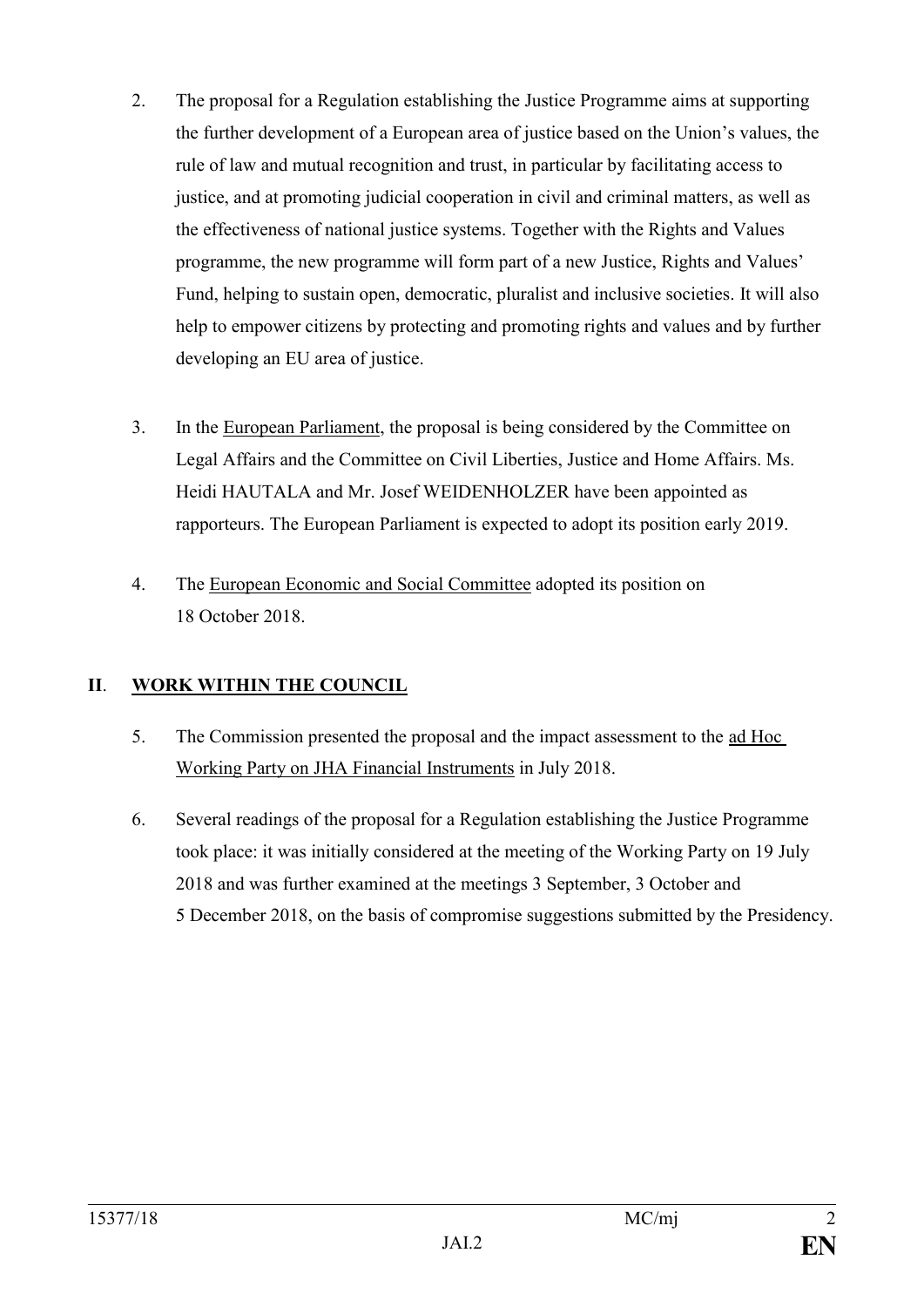- 7. Delegations reached agreement on the proposal for a Regulation establishing the Justice Programme, as modified by the final compromise text submitted by the Presidency at the meeting of the ad-hoc Working Party on 5 December 2018**<sup>2</sup>** , which is set out in the Annex to this Note.
- 8. Since the proposal for a Regulation establishing the Justice Programme is one of the package of proposals linked to the MFF, all provisions with budgetary implications or of horizontal nature have been set aside and thus excluded from the partial general approach aimed for pending further progress on the MFF. The relevant provisions, which appear between square brackets in the text, are the following:
	- recital 24, with respect to the part concerning the rule of law;
	- recital 26, on climate change;
	- Article 4 (budget), paragraph 1 financial envelope -;
	- Article 5 (third countries associated to the programmes);
	- Article 6 (implementation and forms of EU funding), paragraph 3;
	- Article 9 (cumulative, [complementarity] and combined funding), part of paragraph 1;
	- Article 15 (protection of the financial interests of the Union) and the corresponding recital 22.

## III. **CONCLUSION**

9. In light of the above, the Presidency considers that the text of the proposal for a Regulation establishing the Justice Programme, as set out in the Annex to this Note, is a solid and balanced basis to adopt partial mandate for negotiations with the European Parliament.

The Permanent Representatives Committee is therefore invited to adopt a partial mandate for negotiations with the European Parliament at its meeting on 19 December 2018.

<sup>1</sup> **<sup>2</sup>** 13190/18.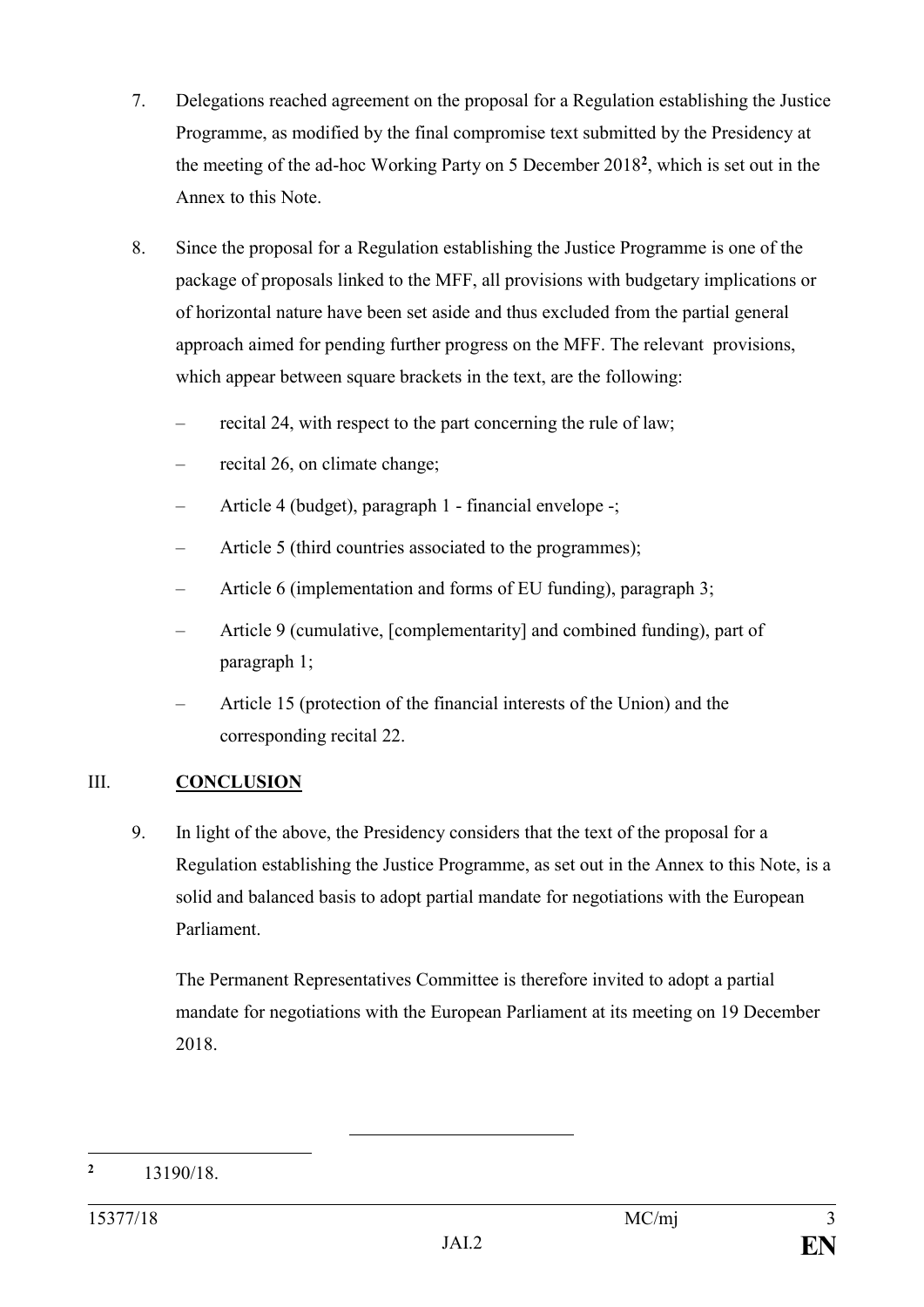#### Proposal for a

#### **REGULATION OF THE EUROPEAN PARLIAMENT AND OF THE COUNCIL**

#### **establishing the Justice programme**

#### THE EUROPEAN PARLIAMENT AND THE COUNCIL OF THE EUROPEAN UNION,

Having regard to the Treaty on the Functioning of the European Union, and in particular, Article 81(1) and (2), Article 82(1) thereof,

Having regard to the proposal from the European Commission,

After transmission of the draft legislative act to the national parliaments,

Having regard to the opinion of the European Economic and Social Committee**<sup>3</sup>** ,

Having regard to the opinion of the Committee of the Regions**<sup>4</sup>** ,

Acting in accordance with the ordinary legislative procedure,

Whereas:

(1) According to Article 2 of the Treaty on European Union, 'the Union is founded on the values of respect for human dignity, freedom democracy, equality, the rule of law and the respect for human rights, including the rights of the persons belonging to minorities. These values are common to the Member States in a society where pluralism, non-discrimination, tolerance, justice, solidarity and equality between women and men prevail'. Article 3 further specifies that the 'Union's aim is to promote peace, its values and the well-being of its people' and, among others, 'it shall respect its rich cultural and linguistic diversity, and shall ensure that Europe's cultural heritage is safeguarded and enhanced'. These values are further reaffirmed and articulated in the rights, freedoms and principles enshrined in the Charter of Fundamental Rights of the European Union ('the Charter').

<sup>1</sup>  $\frac{3}{4}$  OJ C 299, 04.10.2018, p. 103.

OJ C  $[...]$ ,  $[...]$ , p.  $[...]$ .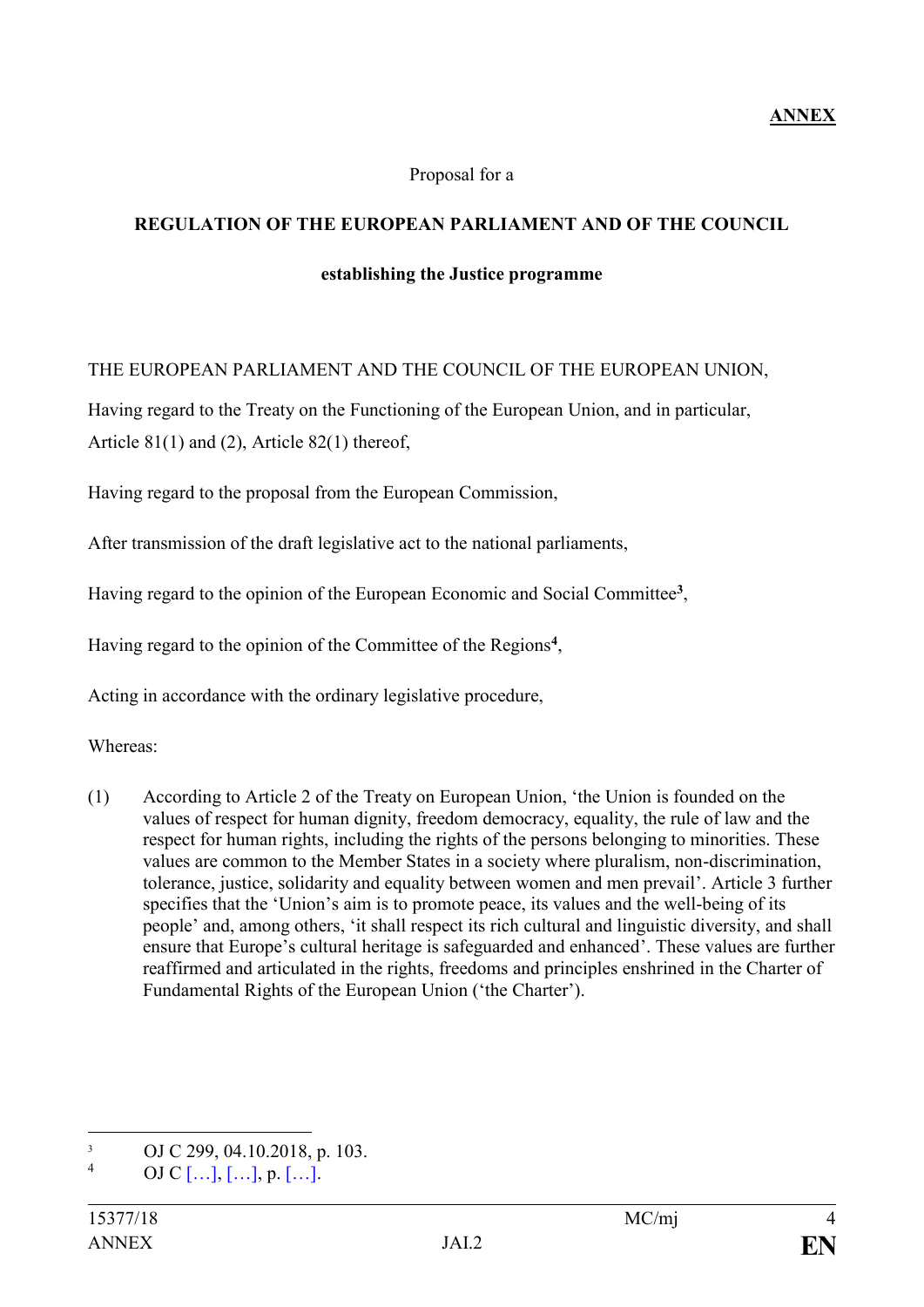- (2) These rights and values must continue to be promoted and enforced, shared among the citizens and peoples within the Union and be at the heart of Europe's societies. Therefore, a new Justice, Rights and Values Fund, comprising the Rights and Values and the Justice programmes shall be created in the Union budget. At a time where European societies are confronted with extremism, radicalism and divisions, it is more important than ever to promote, strengthen and defend justice, rights and EU values: human rights, respect for human dignity, freedom, democracy, equality, the rule of law. This will have profound and direct implications for political, social, cultural and economic life in the EU. As a part of the new Fund, the Rights and Values Programme will bring together the 2014-2020 Rights, Equality and Citizenship Programme established by Regulation (EU) No 1381/2013 of the European Parliament and of the Council**<sup>5</sup>** and the Europe for Citizens programme established by Regulation (EU) No 390/2014 of the Council**<sup>6</sup>** . The Justice programme (hereafter the 'Programme') will continue to support the development of an integrated European justice area and cross-border cooperation, in continuity with the 2014-2020 Justice Programme established by Regulation (EU) No 1382/2013 of the European Parliament and of the Council**<sup>7</sup>** (hereafter 'the predecessor Programme').
- (3) The Justice, Rights and Values Fund and its two underlying funding programmes will focus primarily on people and entities which contribute to make our common values, rights and rich diversity alive and vibrant. The ultimate objective is to nurture and sustain a rights based, equal, inclusive, open, pluralist and democratic society. That includes a vibrant civil society, encouraging people's democratic, civic, and social participation and to fostering the rich diversity of the European society, also based on our common memory and history. Article 11 of the Treaty further specifies that the institutions of the Union shall, by appropriate means, give citizens and representative associations the opportunity to make known and publicly exchange their views in all areas of the EU action.
- (4) The Treaty on the Functioning of the European Union (TFEU) provides for the creation of an area of freedom, security and justice, with respect for fundamental rights and the different legal systems and traditions of the Member States. To that end, the Union may adopt measures to develop judicial cooperation in civil matters and judicial cooperation in criminal matters and to promote and support the action of Member States in the field of crime prevention. Respect for fundamental rights as well as for common principles and values, such as non-discrimination, gender equality, effective access to justice for all, the rule of law and a well-functioning independent judicial system should be ensured in the further development of a European area of justice.

<sup>&</sup>lt;u>.</u> <sup>5</sup> Regulation (EU) No 1381/2013 of the European Parliament and of the Council of 17 December 2013 establishing a Rights, Equality and Citizenship Programme for the period 2014 to 2020 (OJ L 354, 28.12.2013, p. 62)

 $\overline{6}$  Council Regulation (EU) No 390/2014 of 14 April 2014 establishing the 'Europe for Citizens' Programme for the period 2014-2020 (OJ L 115, 17.4.2014, p. 3)

<sup>&</sup>lt;sup>7</sup> Regulation (EU) No 1382/2013 of the European Parliament and of the Council of 17 December 2013 establishing a Justice Programme for the period 2014 to 2020 (OJ L 354, 28.12.2013, p. 73).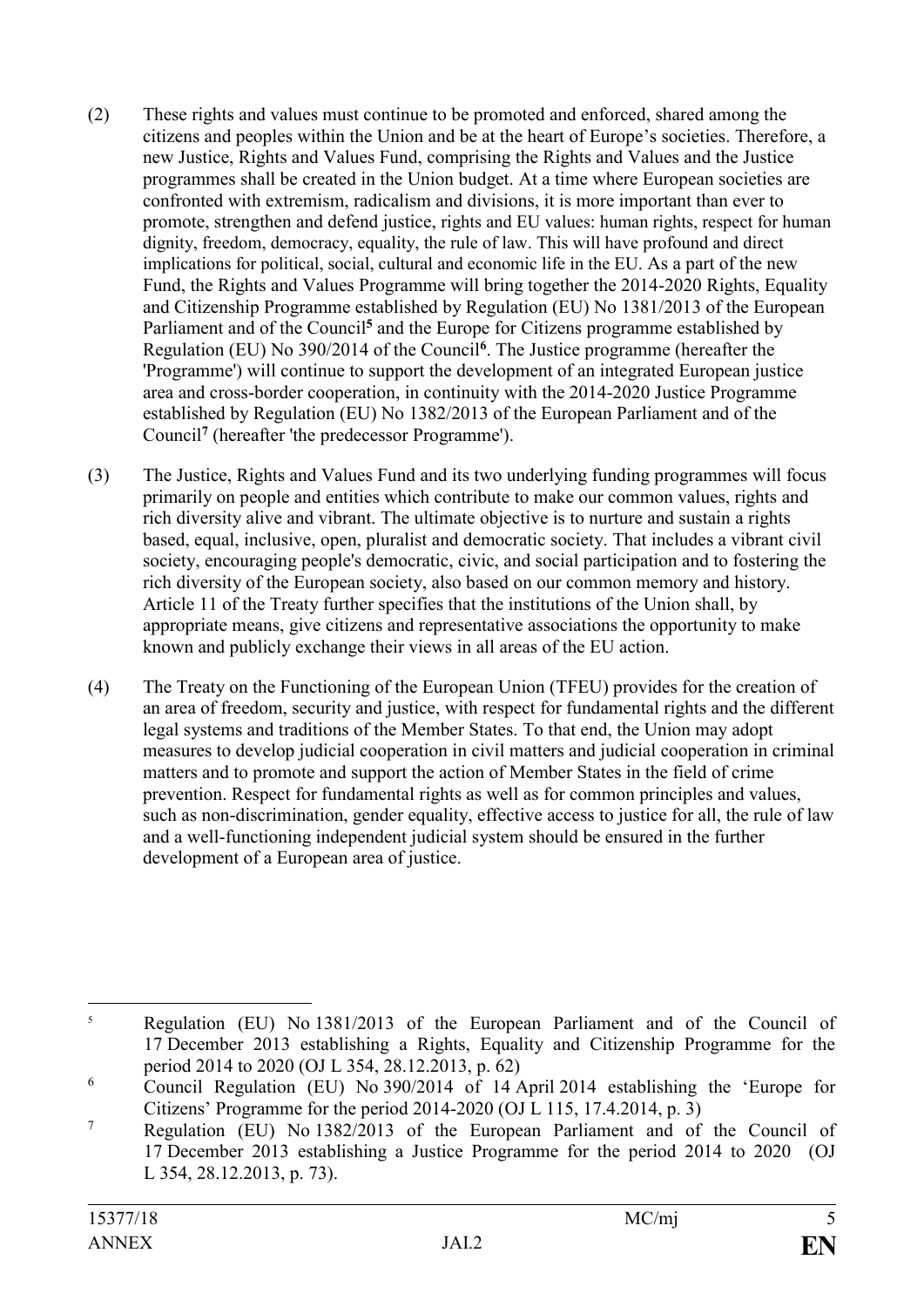- (5) Financing should remain one of the important tools for the successful implementation of the ambitious goals set by the Treaties. They should be attained inter alia by establishing a flexible and effective Justice Programme which should facilitate planning and implementation of those goals.
- (6) For the gradual establishment of an area of freedom, security and justice, the Union is to adopt measures relating to judicial cooperation in civil and criminal matters based on the principle of mutual recognition of judgments and judicial decisions, which is a cornerstone of judicial cooperation within the Union since the Tampere European Council of 15 and 16 October 1999. Mutual recognition requires a high level of mutual trust among Member States. Measures to approximate the laws of the Member States in several areas have been adopted to facilitate mutual recognition and foster mutual trust. A well-functioning area of justice, where obstacles in cross-border judicial proceedings and access to justice in crossborder situations are eliminated, is also key to ensure economic growth.
- (7) Respect for the rule of law is essential for a high level of mutual trust in the area of justice and home affairs, in particular for effective judicial cooperation in civil and criminal matters which is based on mutual recognition. The rule of law is one of the common values enshrined in Article 2 TEU, and the principle of effective judicial protection provided for in Articles 19(1) TEU and 47 of the Charter of Fundamental Rights is a concrete expression of the rule of law. Promoting the rule of law by supporting the efforts to improve the independence, quality and efficiency of national justice systems enhances the mutual trust which is indispensable for judicial cooperation in civil and criminal matters.
- (8) Pursuant to Articles  $81(2)(h)$  and  $82(1)(c)$  of the Treaty on the Functioning of the EU, the Union shall support the training of the judiciary and judicial staff as a tool to improve judicial cooperation in civil and criminal matters based on the principle of mutual recognition of judgments and of judicial decisions. Training of justice professionals is an important tool to develop a common understanding of how best to uphold the rule of law. It contributes to the building of the European area of justice by creating a common judicial culture among justice professionals of the Member States. It is essential to ensure the correct and coherent application of law in the Union and mutual trust between justice professionals in cross-border proceedings. The training activities supported by the Programme should be based on sound training needs' assessments, use state of the art training methodology, include cross-border events gathering justice professionals of different Member States, comprise active learning and networking elements and be sustainable.
- (8a) The notion of 'judiciary and judicial staff' should be interpreted in extenso as covering judges, prosecutors, court and prosecutor's office staff, as well as any other justice professionals associated with the judiciary or otherwise participating in the administration of justice, irrespective of their national definition, legal status and internal organisation, such as lawyers, notaries, bailiffs, insolvency practitioners, mediators, court interpreters and translators, court experts, prison staff and probation officers.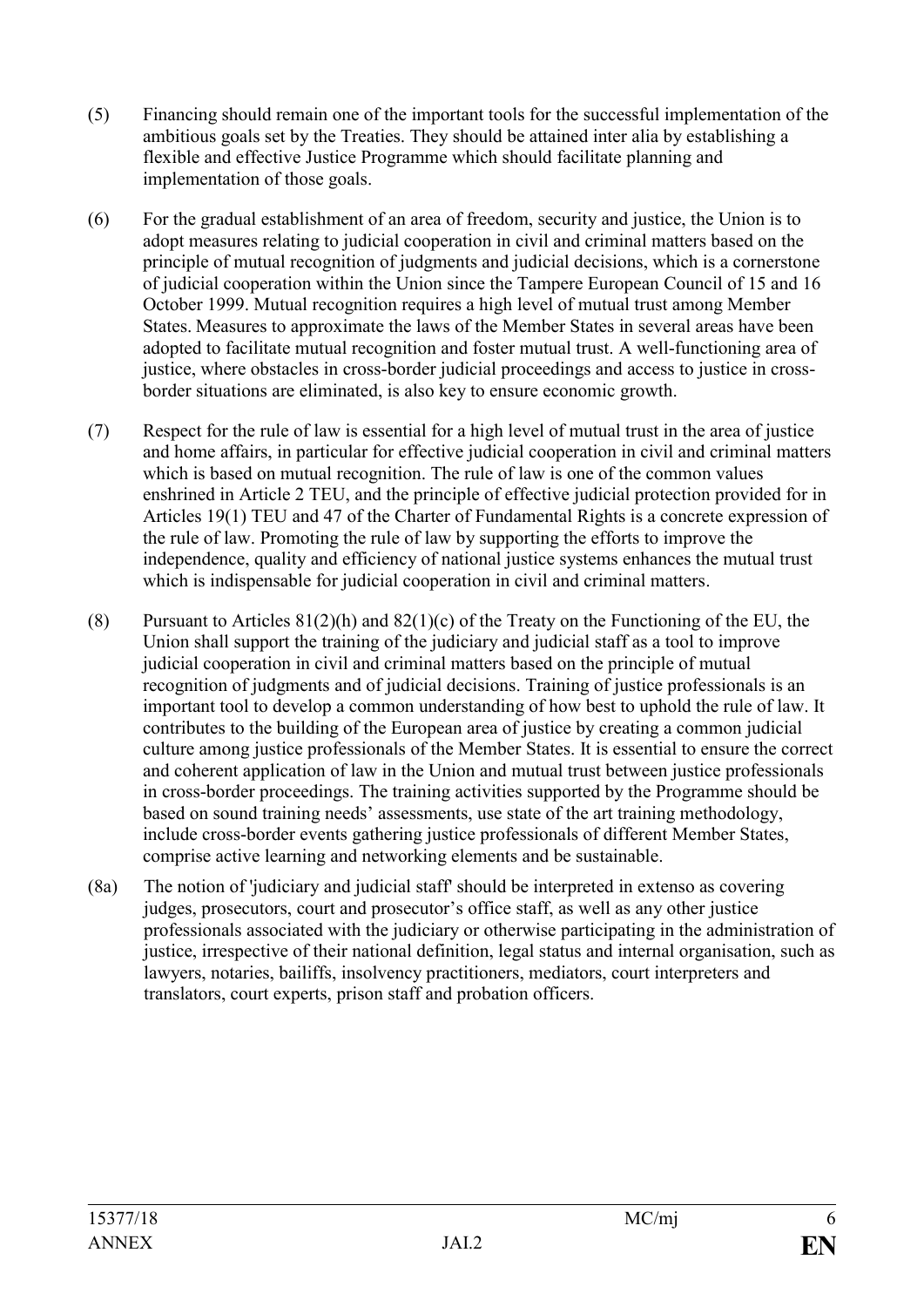- (9) Judicial training can involve different actors, such as Member States' legal, judicial and administrative authorities, academic institutions, national bodies responsible for judicial training, European-level training organisations or networks, or networks of court coordinators of Union law. Bodies and entities pursuing a general European interest in the field of training of the judiciary, such as the European Judicial Training Network ('EJTN'), the Academy of European Law ('ERA'), the European Network of Councils for the Judiciary ('ENCJ'), the Association of the Councils of State and Supreme Administrative Jurisdictions of the European Union ('ACA-Europe'), the Network of the Presidents of Supreme Judicial Courts of the European Union ('RPCSJUE') and the European Institute of Public Administration ('EIPA'), should continue to play their role in promoting training programmes with a genuine European dimension for the judiciary and judicial staff, and could therefore be granted adequate financial support in accordance with the procedures and the criteria set out in the work programmes adopted by the Commission pursuant to this Regulation.
- (10) The programme should support the annual work programme of EJTN, which is an essential actor of judicial training. The EJTN is in an exceptional situation, insofar as it is the only network at Union level gathering the judicial training bodies of the Member States. It is in a unique position to organise exchanges for new and experienced judges and prosecutors between all Member States and to coordinate the work of the national judicial training bodies regarding the organisation of training activities on Union law and the promotion of good training practices. The EJTN is also a provider of training activities of excellent quality delivered in a cost-efficient manner at Union level. Moreover, it comprises the judicial training bodies of candidate countries as observer members.
	- (11) Measures under the Programme should support enhanced mutual recognition of judicial decisions and judgments in civil and criminal matters and the necessary approximation of legislation that will facilitate cooperation between all the relevant authorities, including by electronic means. It should also support the judicial protection of individual rights in civil and commercial matters. The Programme should also advance greater convergence in civil law that will help to eliminate obstacles to good and efficient functioning judicial and extrajudicial procedures in benefit of all parties in a civil dispute. Finally, in order to support the effective enforcement and practical application of the Union law on judicial cooperation in civil matters, the Programme should support the functioning of the European Judicial Network in Civil and Commercial matters established by Council Decision 2001/470/EC. In criminal matters, the programme should help fostering and implementing rules and procedures for ensuring recognition of judgement and decisions throughout the Union. It should facilitate cooperation and contribute to eliminating obstacles to good cooperation and to mutual trust. The Programme should also contribute to improving access to justice, by promoting and supporting the rights of victims of crime as well as the procedural rights of suspects and accused persons in criminal proceedings.
- (12) Pursuant to Article 3(3) of TEU, Article 24 of the Charter and the 1989 United Nations Convention on the Rights of the Child, the Programme should support the protection of the rights of the child, and should mainstream the promotion of the rights of the child in the implementation of all actions of the Programme concerning children.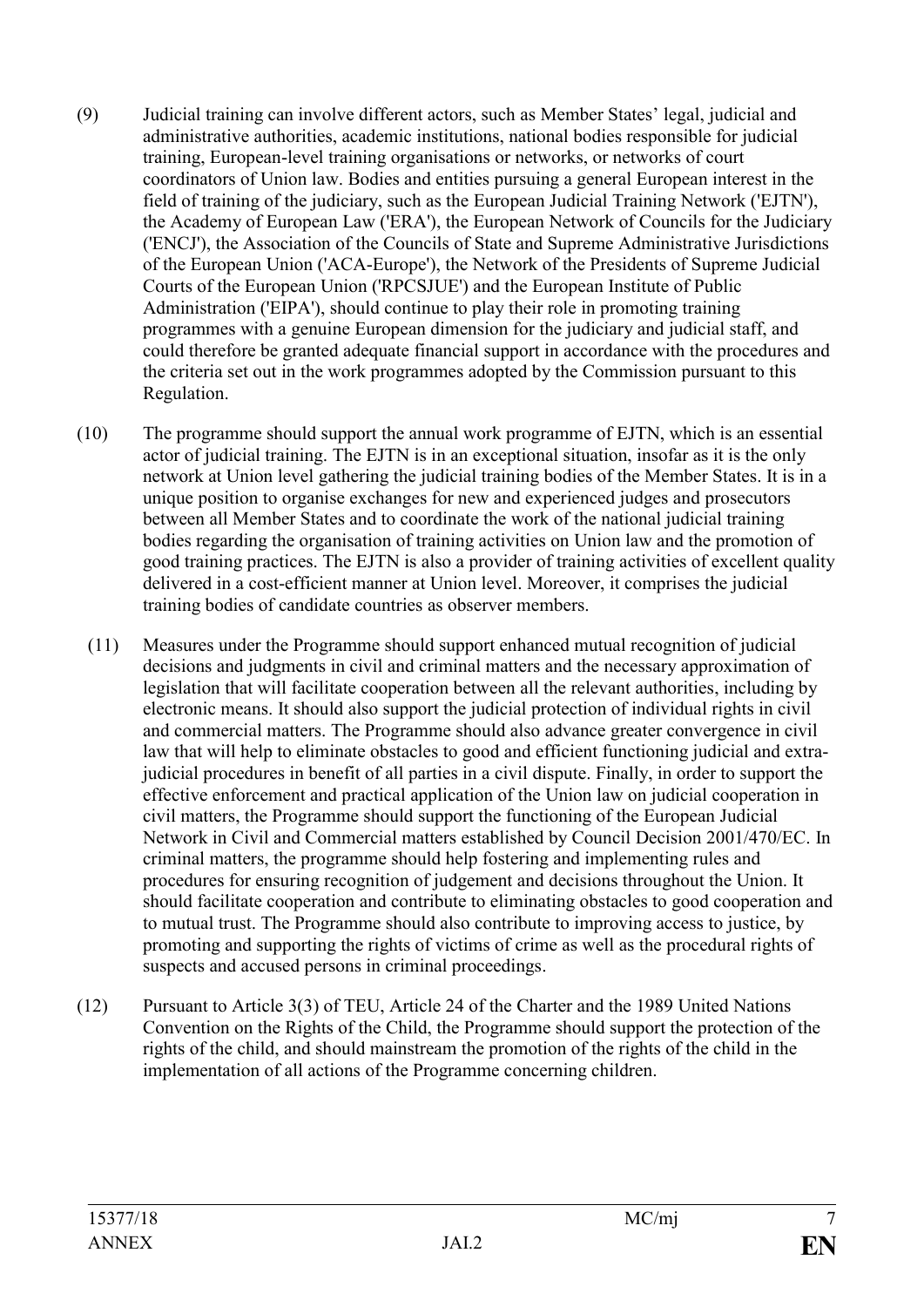- (13) The 2014-2020 Programme has enabled training activities on Union law, in particular on the scope and application of the Charter, targeted at members of the judiciary and other legal practitioners. In its conclusions of 12 October 2017 on the application of the Charter in 2016, the Council recalled the importance of awareness-raising on the application of the Charter, including among policymakers, legal practitioners and the rights holders themselves, at national as well as at Union level. Therefore, to mainstream fundamental rights in a consistent way, it is necessary to continue financial support to awareness–raising activities for other public authorities than judicial authorities and legal practitioners.
- (14) Pursuant to Article 67 TFEU, the Union should constitute an area of freedom, security and justice with respect for fundamental rights, to which access to justice is instrumental. In order to facilitate effective access to justice, and with a view to foster the mutual trust which is indispensable for the good functioning of the area of freedom, security and justice, it is necessary to extend financial support to activities of other authorities than judicial authorities and legal practitioners, as well as of civil society organisations, which contribute to these objectives.
- (15) Pursuant to Articles 8 and 10 TFEU, the Programme should also support gender mainstreaming and non-discrimination objectives in all its activities.
- (16) Actions covered by this Regulation should contribute to the creation of a European area of justice, increasing cross-border cooperation and networking and achieving the correct, coherent and consistent application of Union law. Funding activities should also contribute to a common understanding of the Union's values, to the rule of law, to better knowledge of Union law and policies, to sharing know-how and best practices in using judicial cooperation instruments by all concerned stakeholders, as well as to a proliferation of interoperable digital solutions underpinning seamless and efficient cross-border cooperation, and should provide a sound analytical basis to support the development, enforcement and proper implementation of Union law and policies. Union intervention allows for those actions to be pursued consistently across the Union and brings economies of scale. Moreover, the Union is in a better position than Member States to address cross-border situations and to provide a European platform for mutual learning.
- (17) The Commission should ensure overall consistency, complementarity and synergies with the work of Union bodies, offices and agencies, such as EUROJUST, eu-LISA and the European Public Prosecutor Office, and should take stock of the work of other national and international actors in the areas covered by the Programme.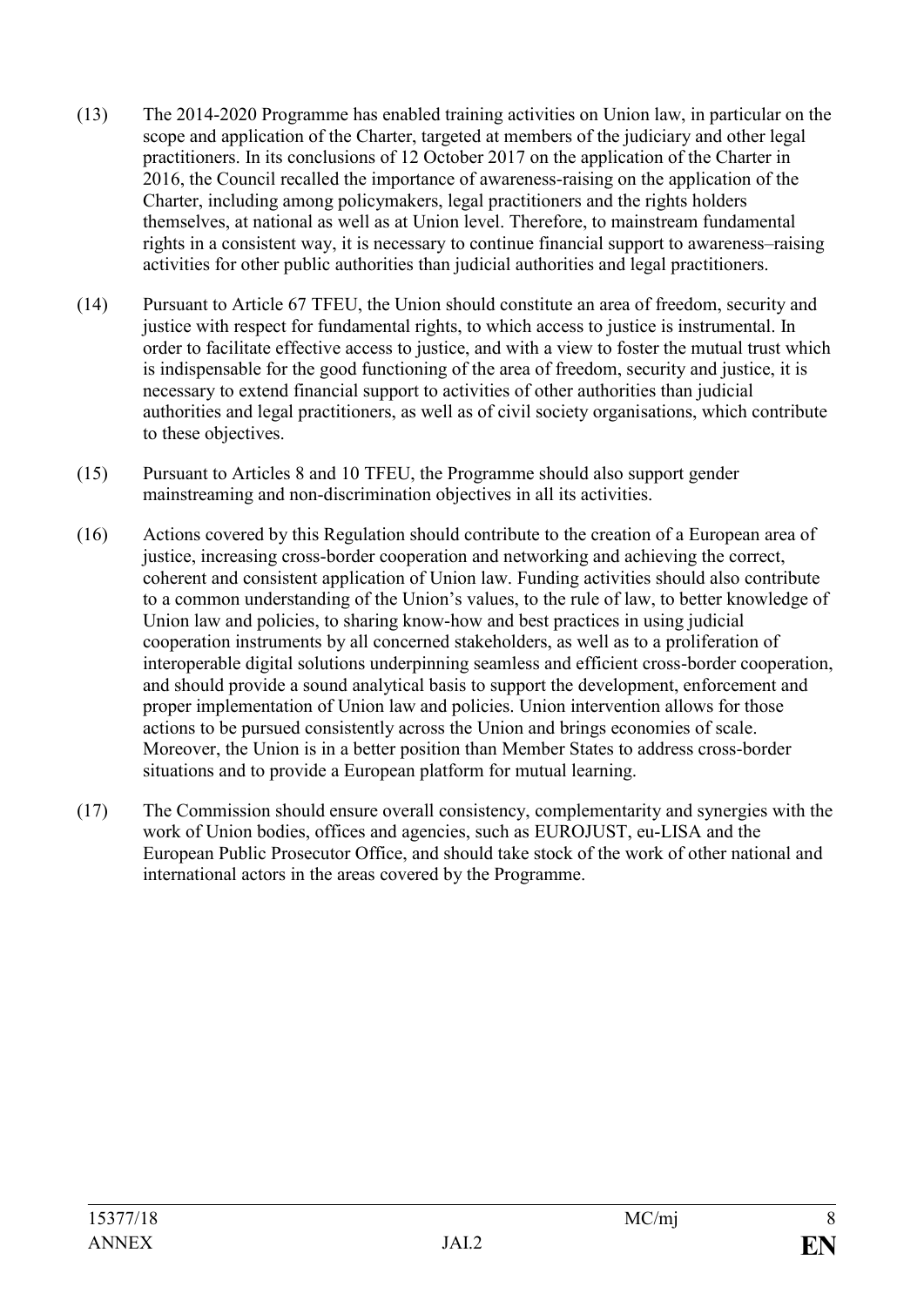- (18) It is necessary to ensure the European added value of all actions and activities carried out within the Programme, their complementarity to Member States' activities, and their consistency with other Union activities. In order to ensure efficient allocation of funds from the general budget of the Union, consistency, complementarity and synergies should be sought between funding programmes supporting policy areas with close links to each other, in particular within the Justice, Rights and Values Fund – and thus with the Rights and Values Programme- and between the Programme and the Single Market Programme, Border management and Security, in particular the Asylum and Migration ('AMIF') and the Internal Security Funds, Strategic Infrastructure in particular the Digital Europe Programme, the Erasmus+ Programme, the Framework Programme for research and innovation, the Instrument for Pre-accession Assistance, and the LIFE Regulation**<sup>8</sup>** .
- (19) This Regulation lays down a financial envelope for the Justice programme which is to constitute the prime reference amount, within the meaning of [reference to be updated as appropriate according to the new inter-institutional agreement: point 17 of the Interinstitutional Agreement of 2 December 2013 between the European Parliament, the Council and the Commission on budgetary discipline, on cooperation in budgetary matters and on sound financial management**<sup>9</sup>** ], for the European Parliament and the Council during the annual budgetary procedure.
- (20) Regulation (EU, Euratom) No [the new FR] (the 'Financial Regulation') applies to this Programme. It lays down rules on the implementation of the Union budget, including the rules on grants, prizes, procurement, indirect implementation, financial assistance, financial instruments and budgetary guarantees.
	- (21) The types of financing and the methods of implementation under this Regulation should be chosen on the basis of their ability to achieve the specific objectives of the actions and to deliver results, taking into account, in particular, the costs of controls, the administrative burden, and the expected risk of non-compliance. This should include consideration of the use of lump sums, flat rates and unit costs, as well as financing not linked to costs as referred to in Article 125(1) of the Financial Regulation.

*[content/EN/TXT/?uri=uriserv:OJ.C\\_.2013.373.1.0001.01.ENG&toc=OJ:C:2013:373:TOC\]](http://eur-lex.europa.eu/legal-content/EN/TXT/?uri=uriserv:OJ.C_.2013.373.01.0001.01.ENG&toc=OJ:C:2013:373:TOC)*

<sup>1</sup> <sup>8</sup> Regulation (EU) No 1293/2013 of the European Parliament and of the Council of 11 December 2013 on the establishment of a Programme for the Environment and Climate Action (LIFE) and repealing Regulation (EC) No 614/2007 Text with EEA relevance

<sup>9</sup> [Reference to be updated: OJ C 373, 20.12.2013, p. 1. The agreement is available at: *[http://eur-lex.europa.eu/legal-](http://eur-lex.europa.eu/legal-content/EN/TXT/?uri=uriserv:OJ.C_.2013.373.01.0001.01.ENG&toc=OJ:C:2013:373:TOC)*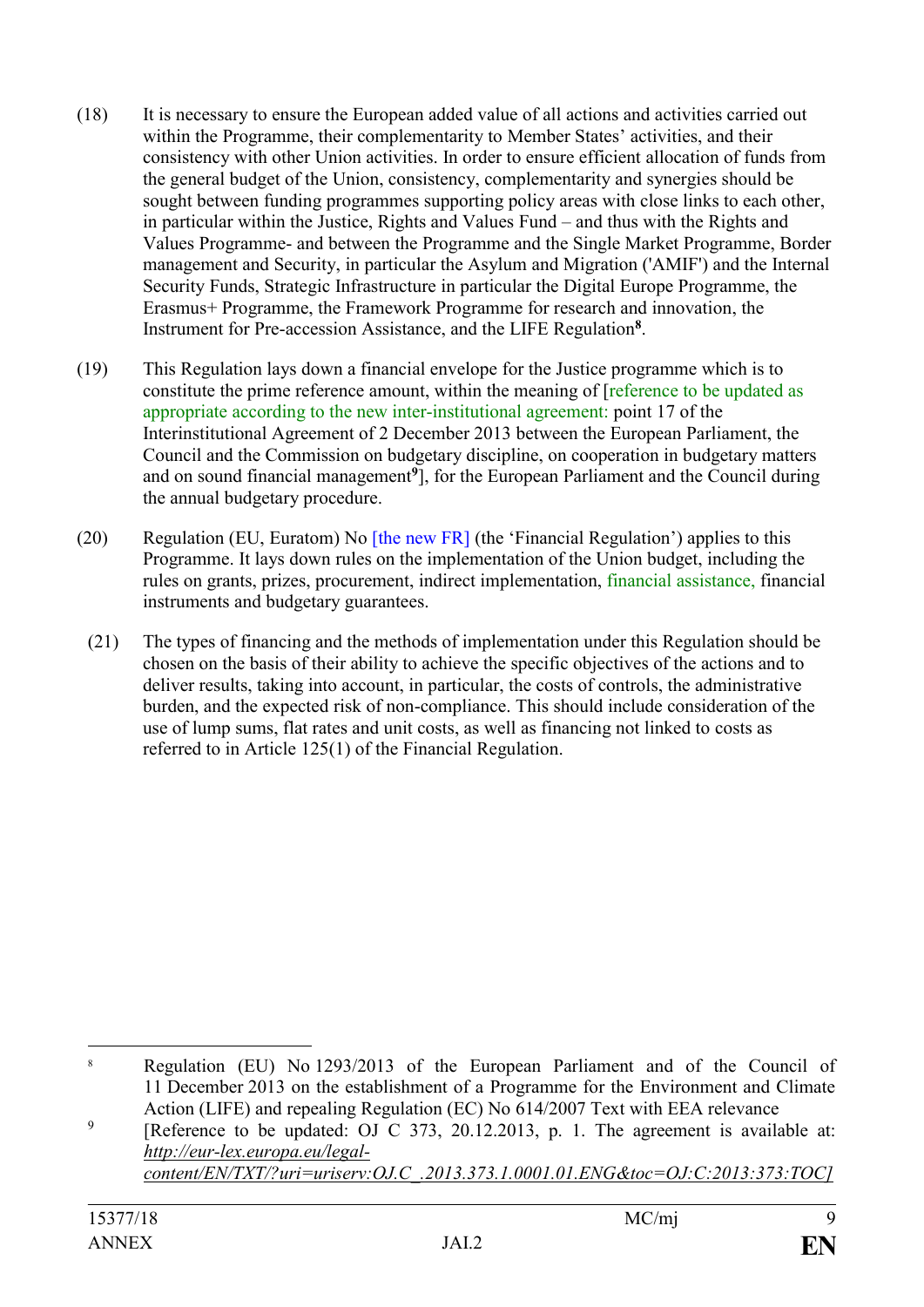- [(22) In accordance with the Financial Regulation, Regulation (EU, Euratom) No 883/2013 of the European Parliament and of the Council**10,** Council Regulation (Euratom, EC) No 2988/95**<sup>11</sup>** Council Regulation (Euratom, EC) No 2185/96**<sup>12</sup>** and Council Regulation (EU) 2017/1939 **<sup>13</sup>** the financial interests of the Union are to be protected through proportionate measures, including the prevention, detection, correction and investigation of irregularities and fraud, the recovery of funds lost, wrongly paid or incorrectly used and, where appropriate, the imposition of administrative sanctions. In particular, in accordance with Regulation (EU, Euratom) No 883/2013 and Regulation (Euratom, EC) No 2185/96 the European Anti-Fraud Office (OLAF) may carry out administrative investigations, including on-the-spot checks and inspections, with a view to establishing whether there has been fraud, corruption or any other illegal activity affecting the financial interests of the Union. In accordance with Regulation (EU) 2017/1939, the European Public Prosecutor's Office (EPPO) may investigate and prosecute fraud and other criminal offences affecting the financial interests of the Union as provided for in Directive (EU) 2017/1371 of the European Parliament and of the Council**<sup>14</sup>** . In accordance with the Financial Regulation, any person or entity receiving Union funds is to fully cooperate in the protection of the Union's financial interests, to grant the necessary rights and access to the Commission, OLAF, the EPPO and the European Court of Auditors (ECA) and to ensure that any third parties involved in the implementation of Union funds grant equivalent rights.]
- (23) Third countries which are members of the European Economic Area (EEA) may participate in Union programmes in the framework of the cooperation established under the EEA agreement, which provides for the implementation of the programmes by a decision under that agreement. Third countries may also participate on the basis of other legal instruments. A specific provision should be introduced in this Regulation to grant the necessary rights for and access to the authorizing officer responsible, the European Anti-Fraud Office (OLAF) as well as the European Court of Auditors to comprehensively exert their respective competences.

<sup>1</sup> <sup>10</sup> Regulation (EU, Euratom) No 883/2013 of the European Parliament and of the Council of 11 September 2013 concerning investigations conducted by the European Anti-Fraud Office (OLAF) and repealing Regulation (EC) No 1073/1999 of the European Parliament and of the Council and Council Regulation (Euratom) No 1074/1999,(OJ L 248, 18.9.2013, p. 1.

<sup>&</sup>lt;sup>11</sup> Council Regulation (EC, Euratom) No 2988/95 of 18 December 1995 on the protection of the European Communities financial interests (OJ L 312, 23.12.95, p. 1).

<sup>12</sup> Council Regulation (Euratom, EC) No 2185/96 of 11 November 1996 concerning on-thespot checks and inspections carried out by the Commission in order to protect the European Communities' financial interests against fraud and other irregularities (OJ L 292,15.11.96, p. 2).

<sup>13</sup> Council Regulation (EU) 2017/1939 of 12 October 2017 implementing enhanced cooperation on the establishment of the European Public Prosecutor's Office ('the EPPO') (OJ L 283, 31.10.2017,, p. 1).

<sup>&</sup>lt;sup>14</sup> Directive (EU) 2017/1371 of the European Parliament and of the Council of 5 July 2017 on the fight against fraud to the Union's financial interests by means of criminal law (OJ L 198, 28.7.2017, p. 29).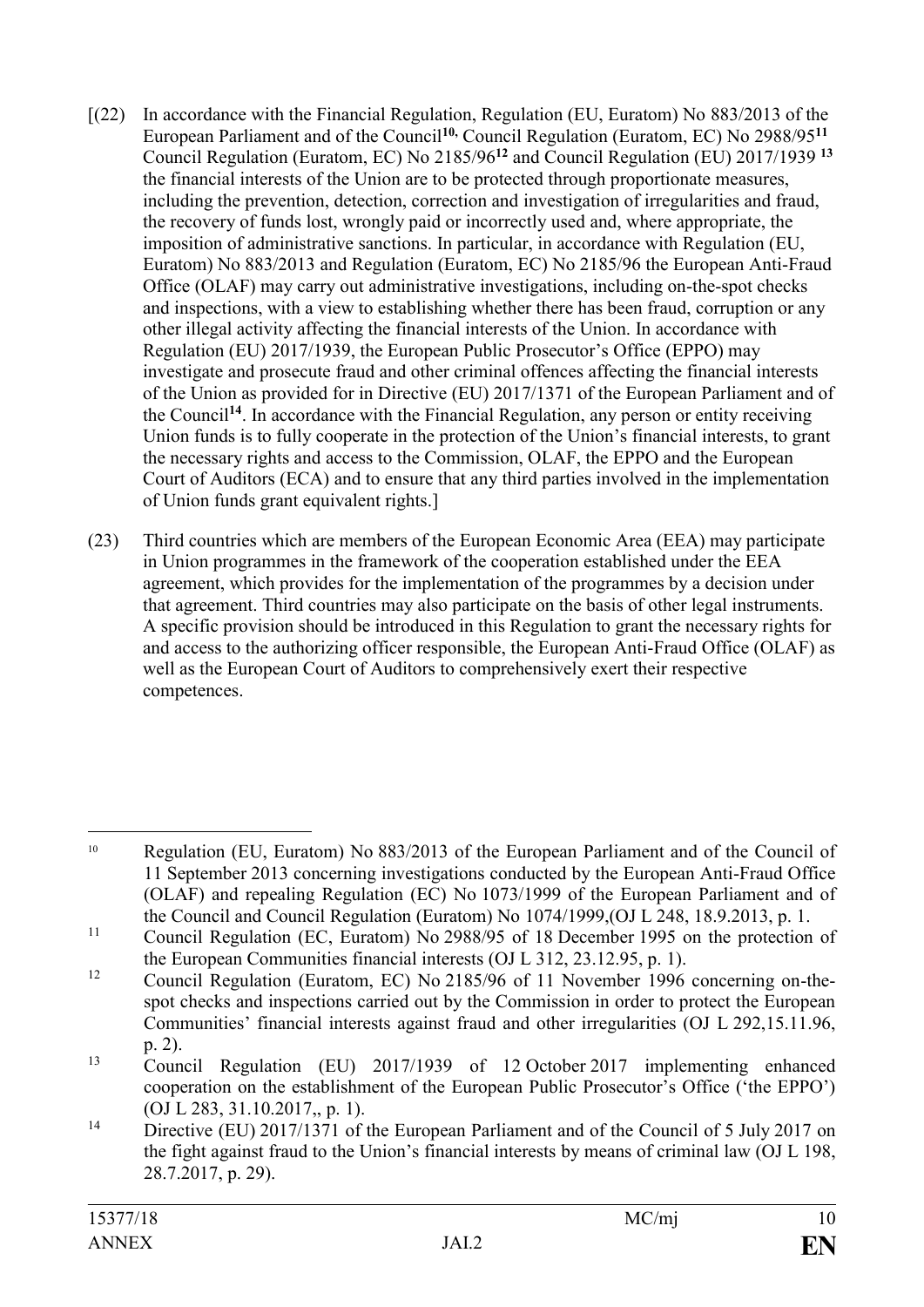- [(24) Horizontal financial rules adopted by the European Parliament and the Council on the basis of Article 322 of the Treaty on the Functioning of the European Union apply to this Regulation. These rules are laid down in the Financial Regulation and determine in particular the procedure for establishing and implementing the budget through grants, procurement, prizes, indirect implementation, and provide for checks on the responsibility of financial actors. [Rules adopted on the basis of Article 322 TFEU also concern the protection of the Union's budget in case of generalised deficiencies as regards the rule of law in the Member States, as the respect for the rule of law is an essential precondition for sound financial management and effective EU funding.]
- (25) Pursuant to [reference to be updated as appropriate according to a new decision on OCTs: Article 94 of Council Decision 2013/755/EU**<sup>15</sup>**], persons and entities established in overseas countries and territories are eligible for funding subject to the rules and objectives of the Programme and possible arrangements applicable to the Member State to which the relevant overseas country or territory is linked.
- [(26) Reflecting the importance of tackling climate change in line with the Union's commitments to implement the Paris Agreement and the United Nations Sustainable Development Goals, this Programme will contribute to mainstream climate action and to the achievement of an overall target of 25 % of the EU budget expenditures supporting climate objectives. Relevant actions will be identified during the Programme's preparation and implementation, and reassessed in the context of its mid-term evaluation.]
- (27) Pursuant to paragraph 22 and 23 of the Inter-institutional agreement for Better Law-Making of 13 April 2016, there is a need to evaluate this Programme on the basis of information collected through specific monitoring requirements, while avoiding overregulation and administrative burdens, in particular on Member States. These requirements, where appropriate, can include measurable indicators, as a basis for evaluating the effects of the Programme on the ground.

<sup>&</sup>lt;u>.</u> <sup>15</sup> Council Decision 2013/755/EU of 25 November 2013 on the association of the overseas countries and territories with the European Union (Overseas Association Decision) (OJ L 344, 19.12.2013, p. 1).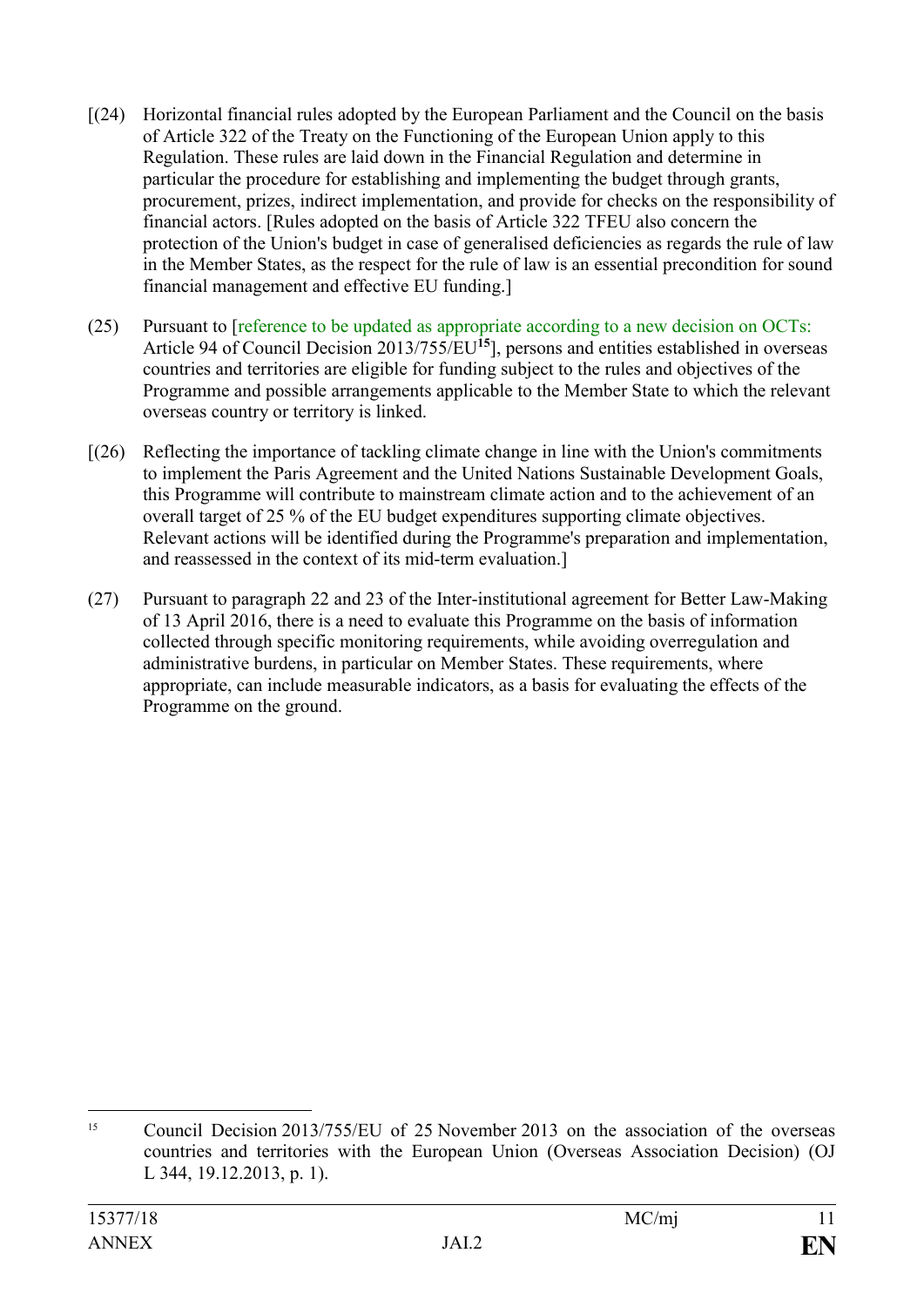- (28) In order to ensure uniform conditions for the implementation of this Regulation, the power to adopt acts in accordance with Article 290 of the Treaty on the Functioning of the European Union should be delegated to the Commission in respect of indicators as set out in Article 12 and 14 and Annex II. It is of particular importance that the Commission carry out appropriate consultations during its preparatory work, including at expert level, and that those consultations be conducted in accordance with the principles laid down in the Interinstitutional Agreement on Better Law-Making of 13 April 2016. In particular, to ensure equal participation in the preparation of delegated acts, the European Parliament and the Council receive all documents at the same time as Member States' experts, and their experts systematically have access to meetings of Commission expert groups dealing with the preparation of delegated acts.
- (29) In order to ensure uniform conditions for the implementation of this Regulation, implementing powers should be conferred on the Commission. Those powers should be exercised in accordance with Regulation (EU) No 182/2011 of the European Parliament and of the Council**<sup>16</sup>** .
- (30) In accordance with Articles 1 and 2 of Protocol No 22 on the position of Denmark, annexed to the Treaty on European Union and to the Treaty on the Functioning of the European Union, Denmark is not taking part in the adoption of this Regulation and is not bound by it or subject to its application.
- (31) In accordance with Articles 1 and 2 and Article 4a(1) of Protocol No 21 on the position of the United Kingdom and Ireland in respect of the area of freedom, security and justice, annexed to the Treaty on European Union and to the Treaty on the Functioning of the European Union, and without prejudice to Article 4 of that Protocol, Ireland is not taking part in the adoption of this Regulation and is not bound by it or subject to its application.

<sup>1</sup> <sup>16</sup> Regulation (EU) No 182/2011 of the European Parliament and of the Council of 16 February 2011 laying down the rules and general principles concerning mechanisms for control by the Member States of the Commission's exercise of implementing powers (OJ L 55, 28.2.2011, p. 13)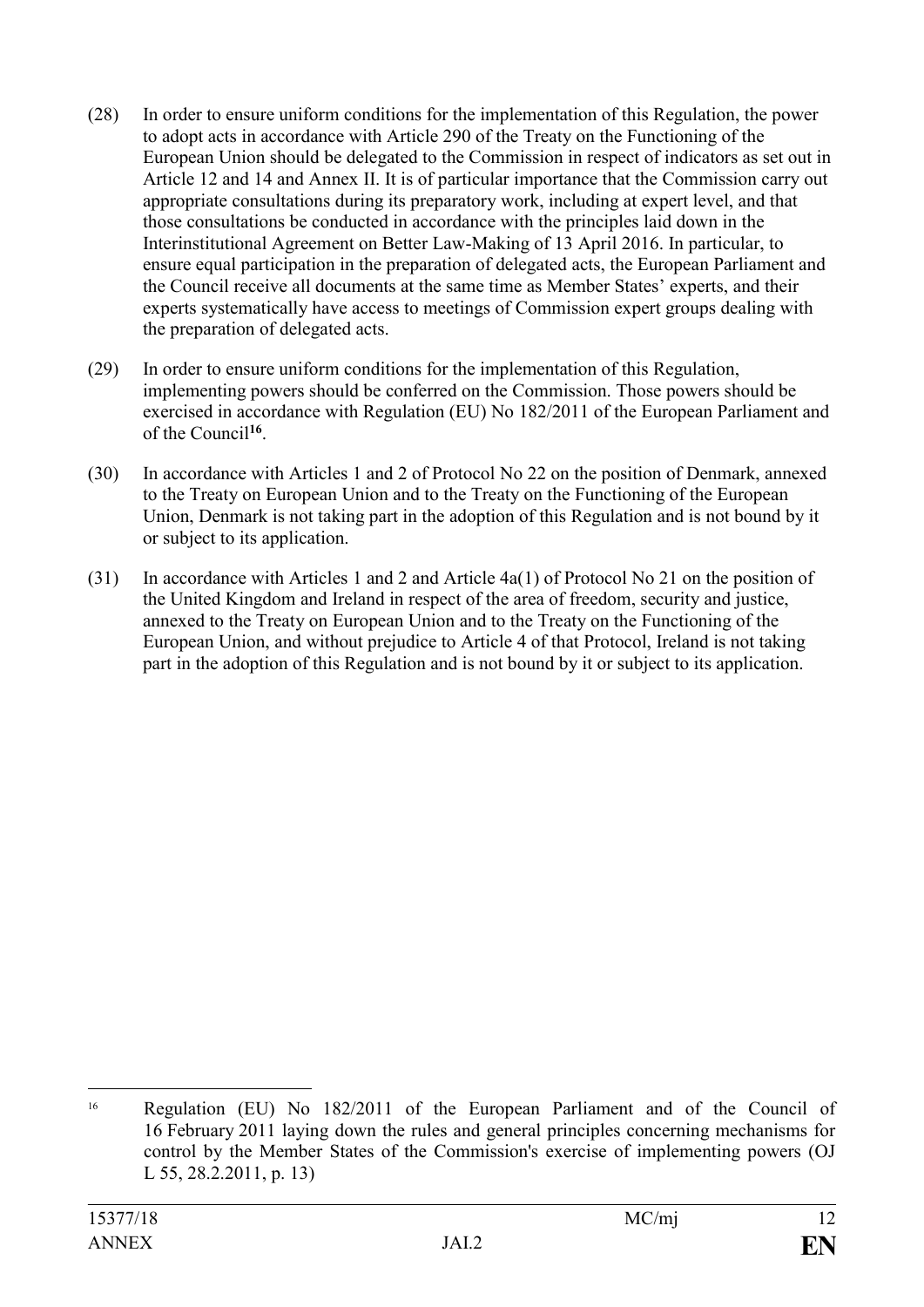#### HAVE ADOPTED THIS REGULATION:

# **CHAPTER I GENERAL PROVISIONS**

#### *Article 1*

#### *Subject matter*

This Regulation establishes the Justice programme (the 'Programme').

It lays down the objectives of the Programme, the budget for the period  $2021 - 2027$ , the forms of Union funding and the rules for providing such funding.

#### *Article 2*

#### *Definition*

For the purposes of this Regulation, the following definitions apply:

1. 'Judiciary and judicial staff' means judges**,** prosecutors and court and prosecutor's office staff, as well as any other justice professionals associated with the judiciary**.**

## *Article 3*

## *Programme objectives*

- 1. The Programme has the general objective of contributing to the further development of a European area of justice based on the rule of law, on mutual recognition and mutual trust;
- 2. The Programme has the following specific objectives:
	- (a) to facilitate and support judicial cooperation in civil and criminal matters, and to promote the rule of law, independence and impartiality of the judiciary, including by supporting the efforts to improve the effectiveness of national justice systems and the enforcement of decision;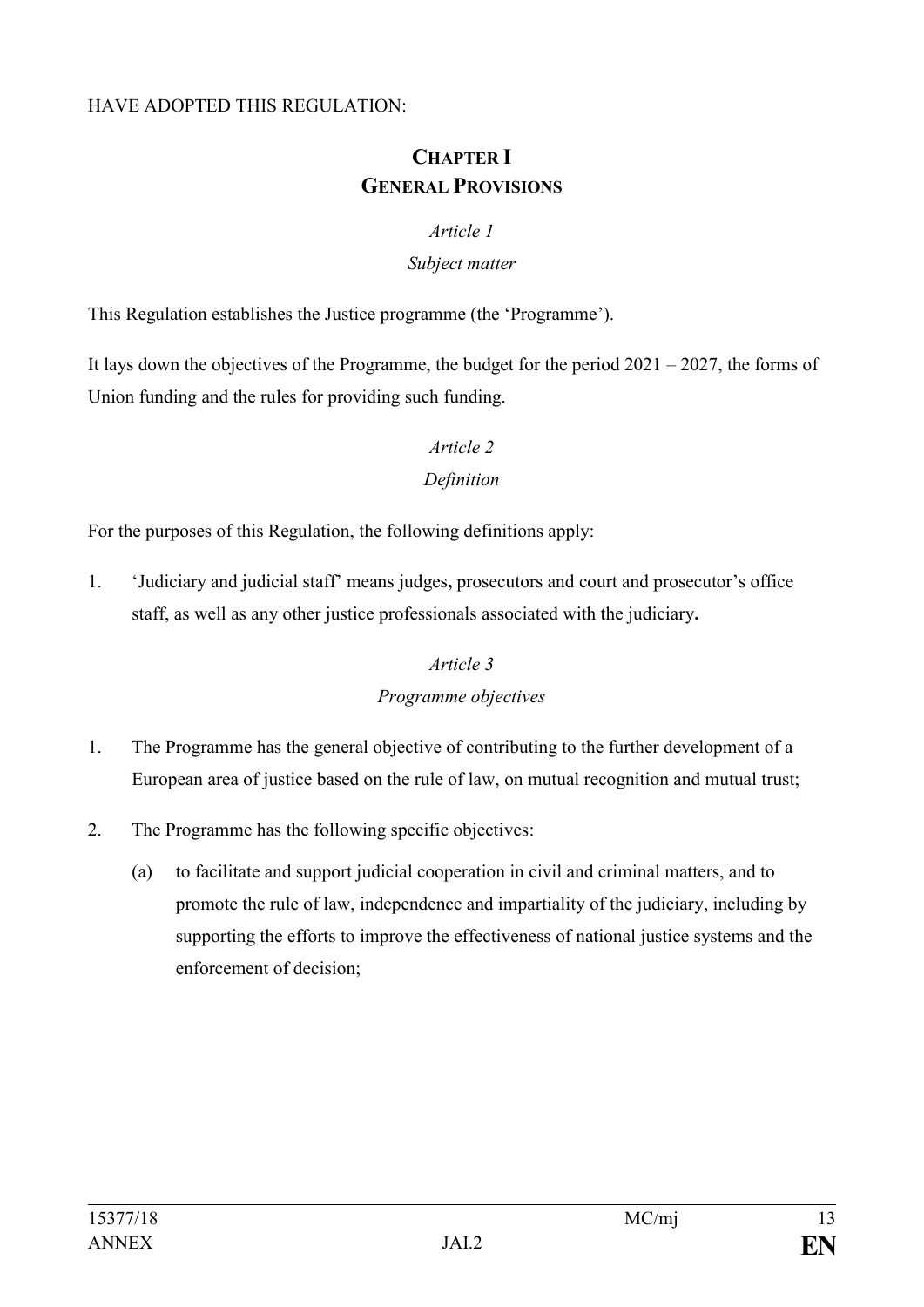- (b) to support and promote judicial training, with a view to fostering a common legal, judicial and rule of law culture;
- (c) to facilitate effective access to justice for all and effective redress, including by electronic means, by promoting efficient civil and criminal procedures and by promoting and supporting the rights of victims of crime as well as the procedural rights of suspects and accused persons in criminal proceedings.

# *Article 4 Budget*

- 1. The financial envelope for the implementation of the Programme for the period 2021 2027 shall be EUR **[**[305 000 000]**]** in **[**current prices**]**.
- 2. The amount referred to in paragraph 1 may be used for technical and administrative assistance for the implementation of the Programme, such as preparatory, monitoring, control, audit and evaluation activities including corporate information technology systems.
- 3. Without prejudice to the Financial Regulation, expenditure for actions resulting from projects included in the first work programme may be eligible as from 1 January 2021.
- 4. Resources allocated to Member States under shared management may, at their request, be transferred to the Programme. The Commission shall implement those resources directly in accordance with Article 62(1)(a) of the Financial Regulation or indirectly in accordance with Article 62(1)(c). Where possible those resources shall be used for the benefit of the Member State concerned.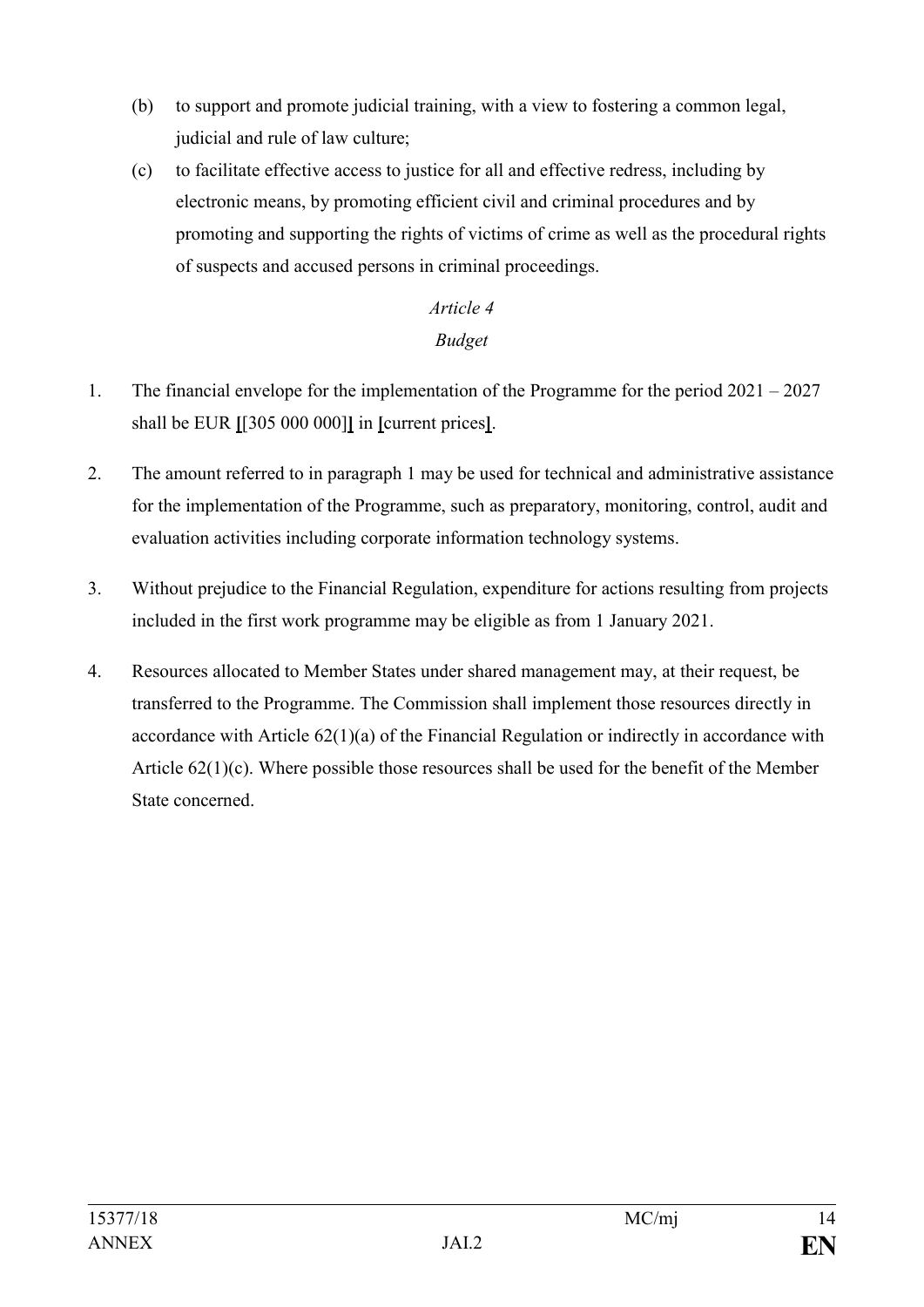# [*Article 5 Third countries associated to the Programme*

The Programme shall be open to the following third countries:

- (a) European Free Trade Association (EFTA) members which are members of the European Economic Area (EEA), in accordance with the conditions laid down in the EEA agreement;
- (b) acceding countries, candidate and potential candidate, in accordance with the general principles and general terms and conditions for the participation of those countries in Union programmes established in the respective framework agreements and Association Council decisions, or similar agreements, and in accordance with the specific conditions laid down in agreements between the Union and those countries;
- (c) countries covered by the European Neighbourhood Policy, in accordance with the general principles and general terms and conditions for the participation of those countries in Union programmes established in the respective framework agreements and association council decisions, or similar agreements, and in accordance with the specific conditions laid down in agreements between the Union and those countries.
- (d) Other third countries, in accordance with the conditions laid down in a specific agreement covering the participation of the third country to any Union programme, provided that the agreement
	- ensures a fair balance as regards the contributions and benefits of the third country participating in the Union programmes;
	- lays down the conditions of participation in the programmes, including the calculation of financial contributions to individual programmes and their administrative costs. These contributions shall constitute assigned revenues in accordance with Article [21(5)] of [the new Financial Regulation];
		- does not confer to the third country a decisional power on the programme;
		- guarantees the rights of the Union to ensure sound financial management and to protect its financial interests.**]**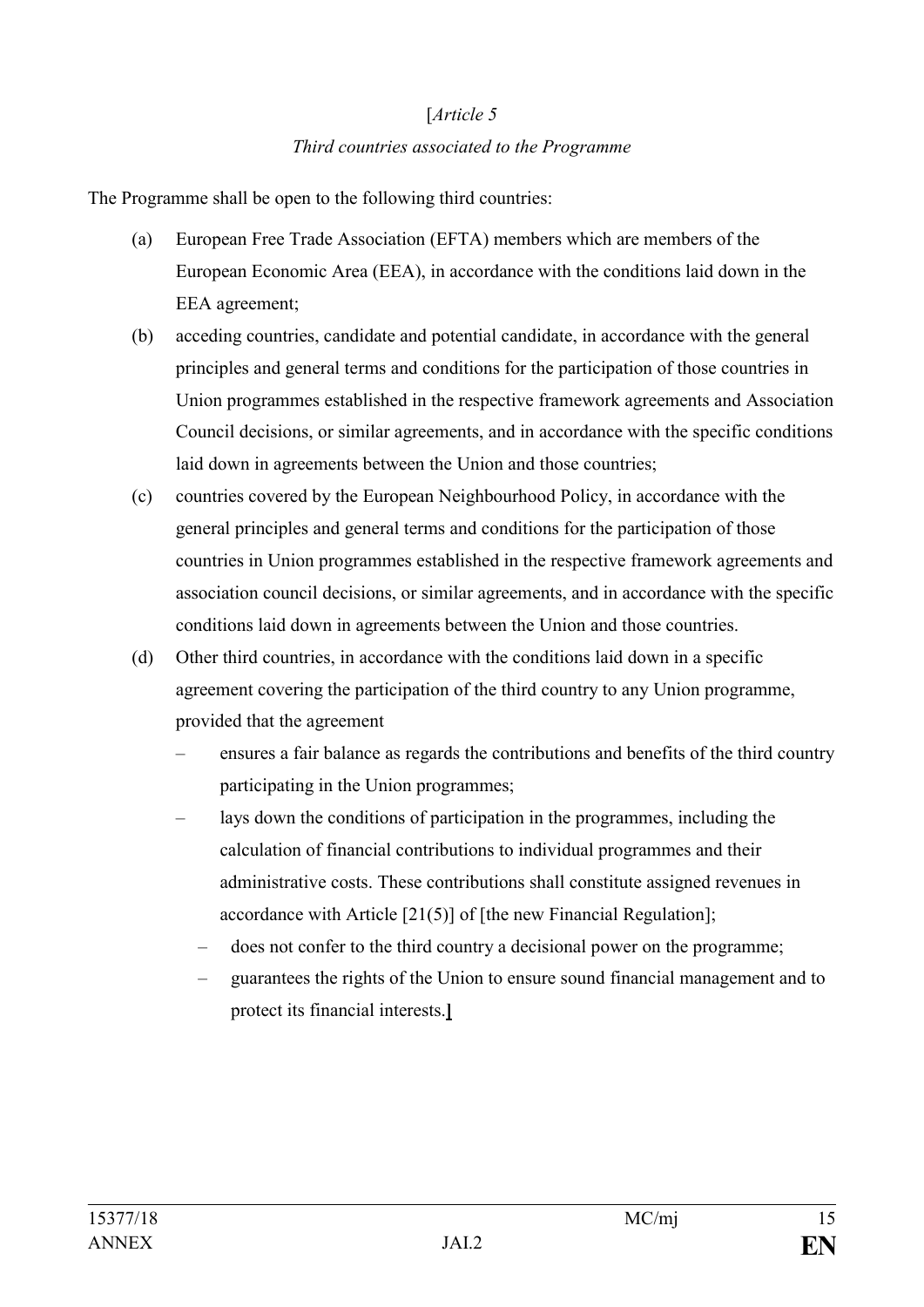# *Article 6 Implementation and forms of EU funding*

- 1. The Programme shall be implemented in direct management in accordance with the Financial Regulation or in indirect management with bodies referred to in Article 62 of the Financial Regulation.
- 2. The Programme may provide funding in any of the forms laid down in the Financial Regulation.
- 3. [Contributions to a mutual insurance mechanism may cover the risk associated with the recovery of funds due by recipients and shall be considered a sufficient guarantee under the Financial Regulation. The provisions laid down in [Article X of] Regulation XXX [successor of the Regulation on the Guarantee Fund] shall apply].

# *Article 7 Type of actions*

Actions contributing to the achievement of a specific objective specified in Article 3 may receive funding under this Regulation. In particular, activities listed in Annex I shall be eligible for funding.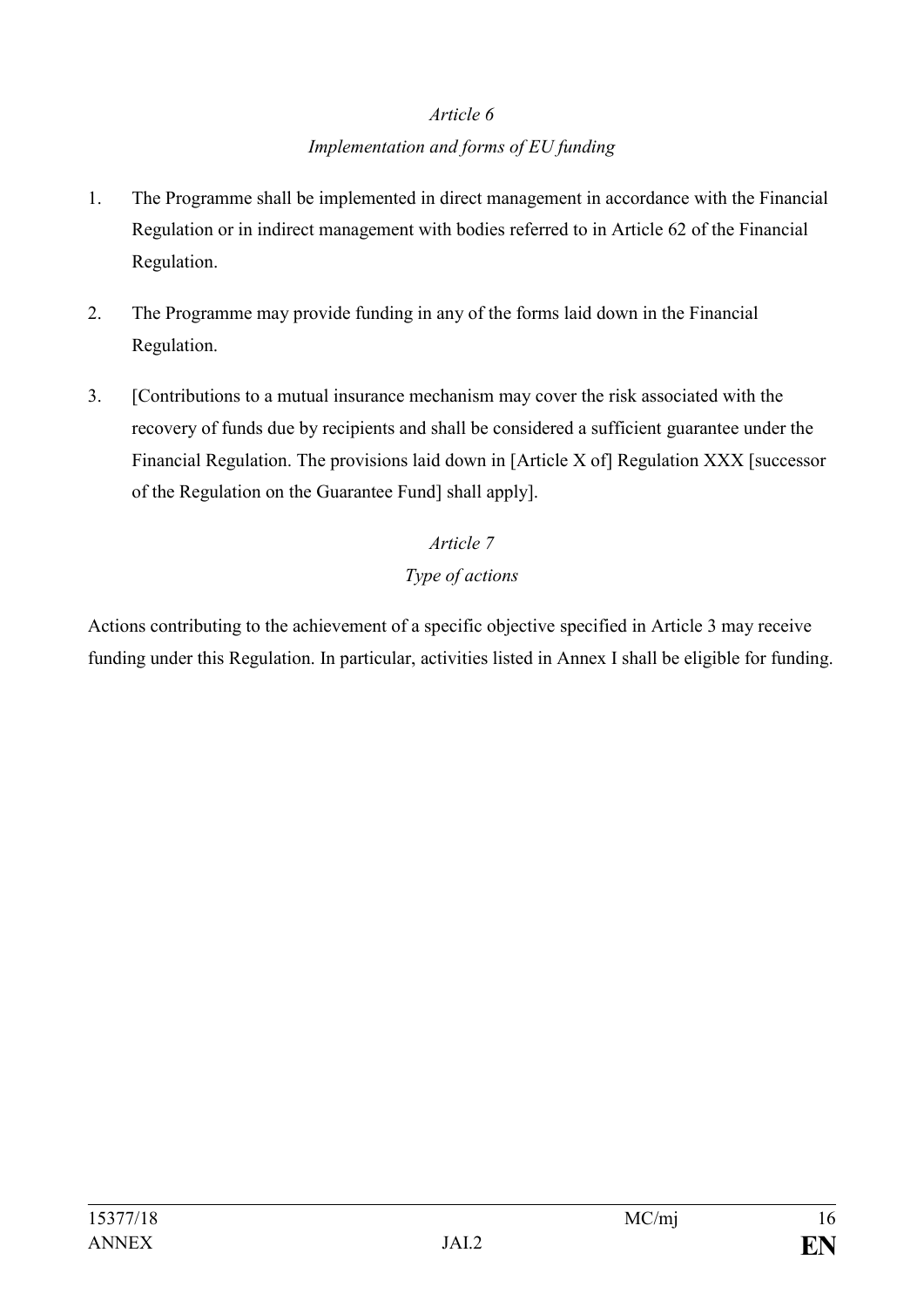# **CHAPTER II GRANTS**

# *Article 8 Grants*

Grants under the Programme shall be awarded and managed in accordance with Title VIII of the Financial Regulation.

# *Article 9 Cumulative [, complementary] and combined funding*

- 1. An action that has received a contribution under the Programme may also receive a contribution from any other Union programme, including Funds under shared management, provided that the contributions do not cover the same costs. [The cumulative financing shall not exceed the total eligible costs of the action and the support from different Union programmes may be calculated on a pro-rata basis].
- 2. Where the Programme and the Funds under shared management referred to in Article 1 of Regulation (EU)[XX] [CPR] provide jointly financial support to a single action, that action shall be implemented in accordance with the rules set out in this Regulation, including rules on recovery of amounts unduly paid.
- 3. Actions eligible under the Programme and complying with the conditions referred to in the second subparagraph may be identified with the aim to be funded by the Funds under shared management. In this case the co-financing rates and the eligibility rules provided for in this Regulation shall apply.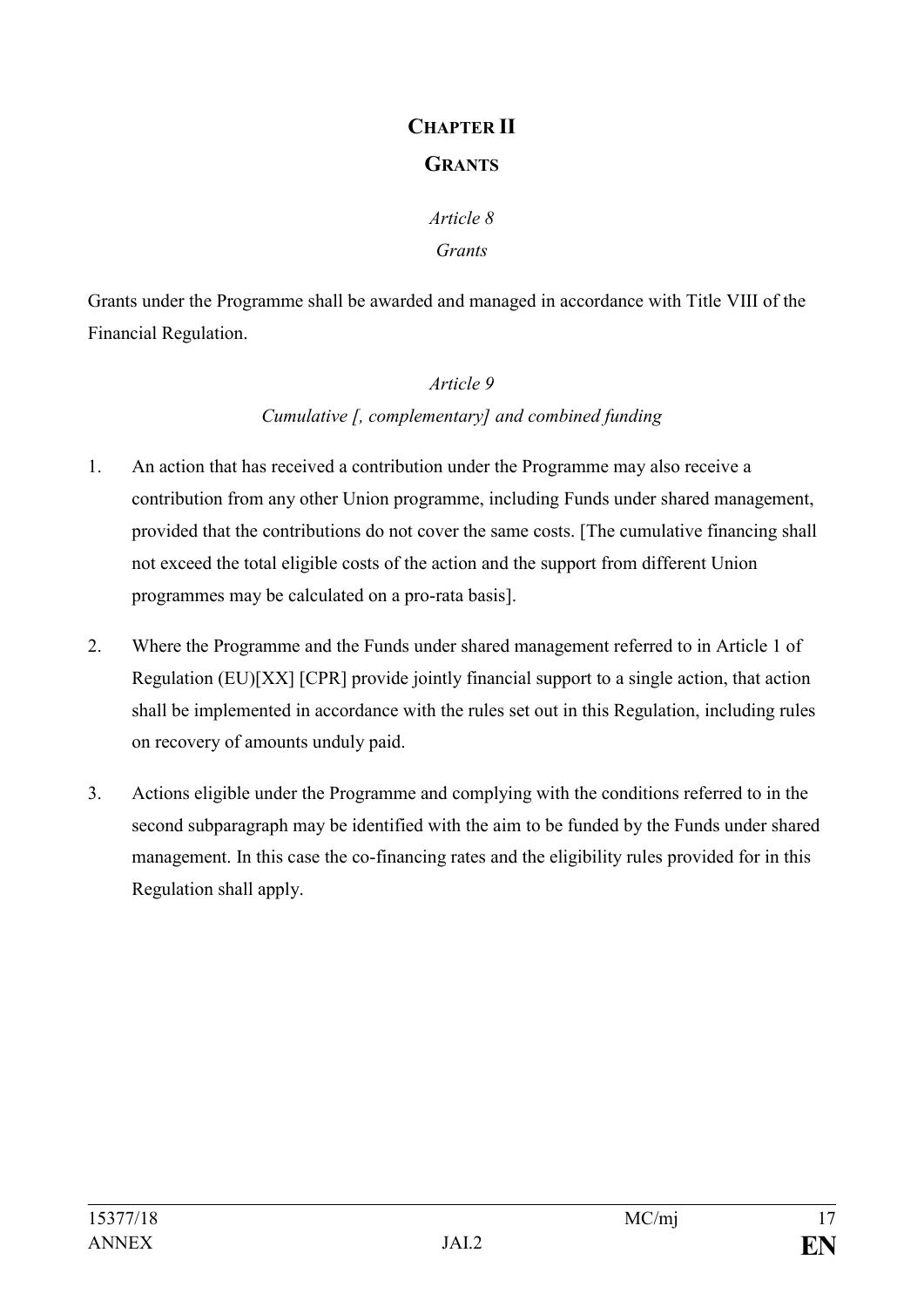The actions referred to in the first subparagraph shall comply with the following cumulative conditions:

- (a) they have been assessed in a call for proposals under the Programme;
- (b) they comply with the minimum quality requirements of that call for proposals;
- (c) they may not be financed under that call for proposals due to budgetary constraints.

The actions shall be implemented by the managing authority referred to in Article [65] of Regulation (EU)[XX] [CPR] in accordance with the rules set out in that Regulation and fund specific regulations, including rules on financial corrections.

# *Article 10 Eligible entities*

- 1. The eligibility criteria set out in paragraphs 2 and 3 shall apply in addition to the criteria set out in [Article 197] of the Financial Regulation.
- 2. The following entities are eligible:
	- (a) legal entities established in any of the following countries:
		- Member State or an overseas country or territory linked to it;
		- third country associated to the Programme;
	- (b) any legal entity created under Union law or any international organisation;
- 3. The programme shall support the European Judicial Training Network's expenditure associated with its permanent work programme, in accordance with the Financial Regulation. Any operating grant to that effect shall be awarded without a call for proposals.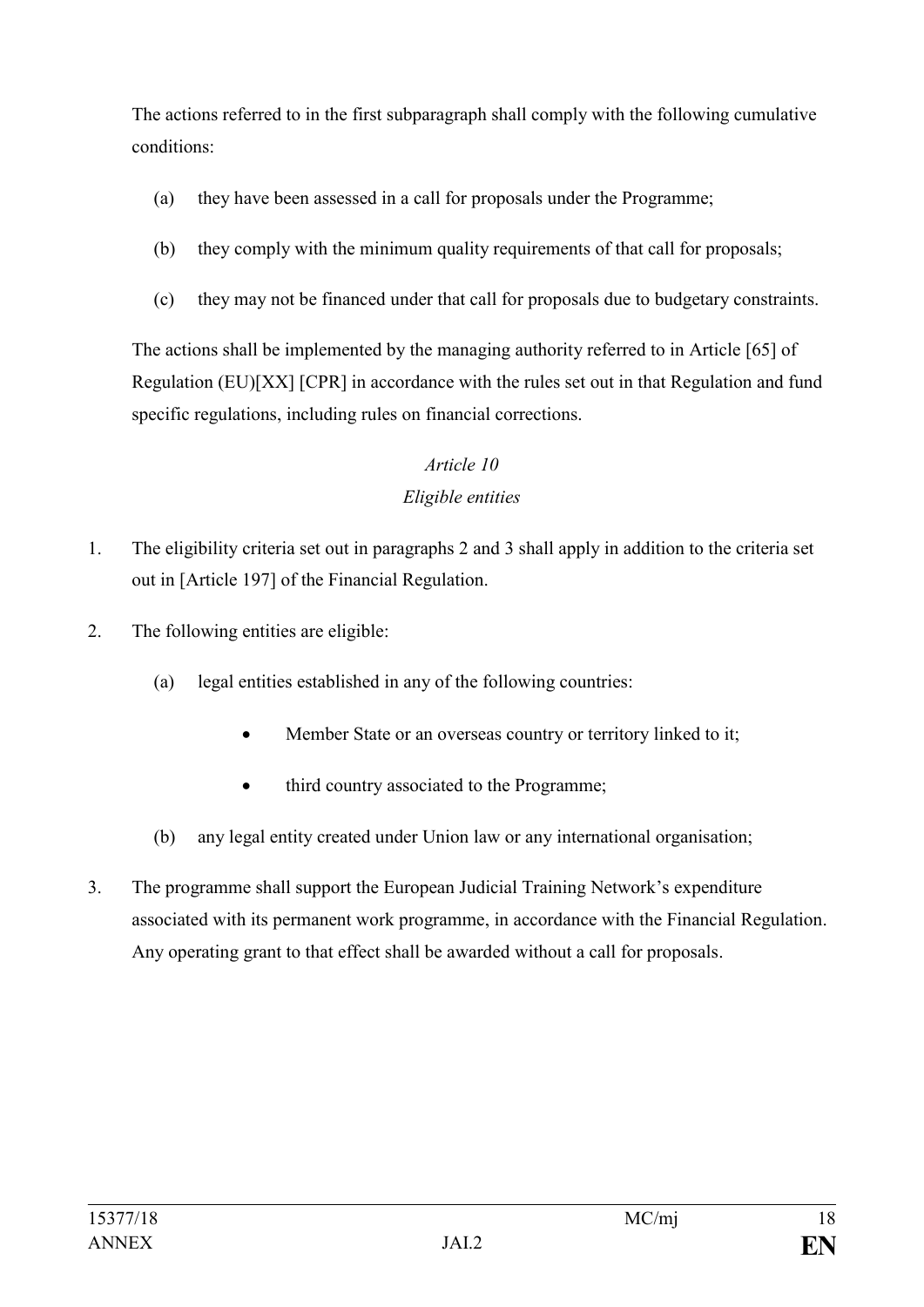# **CHAPTER III**

# **PROGRAMMING, MONITORING, EVALUATION AND CONTROL**

#### *Article 11*

#### *Work programme*

- 1. The Programme shall be implemented by work programmes referred to in Article 110 of the Financial Regulation.
- 2. The work programme shall be adopted by the Commission by means of an implementing act. That implementing act shall be adopted in accordance with the examination procedure referred to in Article 17.

## *Article 12 Monitoring and reporting*

- 1. Indicators to report on progress of the Programme towards the achievement of the specific objectives set out in Article 3 are set out in Annex II.
- 2. To ensure effective assessment of progress of the Programme towards the achievement of its objectives, the Commission shall be empowered to adopt delegated acts, in accordance with Article 14, to develop the provisions for a monitoring and evaluation framework, including through amendments to Annex II to review and complement the indicators where necessary.
- 3. The performance reporting system shall ensure that data for monitoring programme implementation and results are collected efficiently, effectively, and in a timely manner. To that end, proportionate reporting requirements shall be imposed on recipients of Union funds and Member States.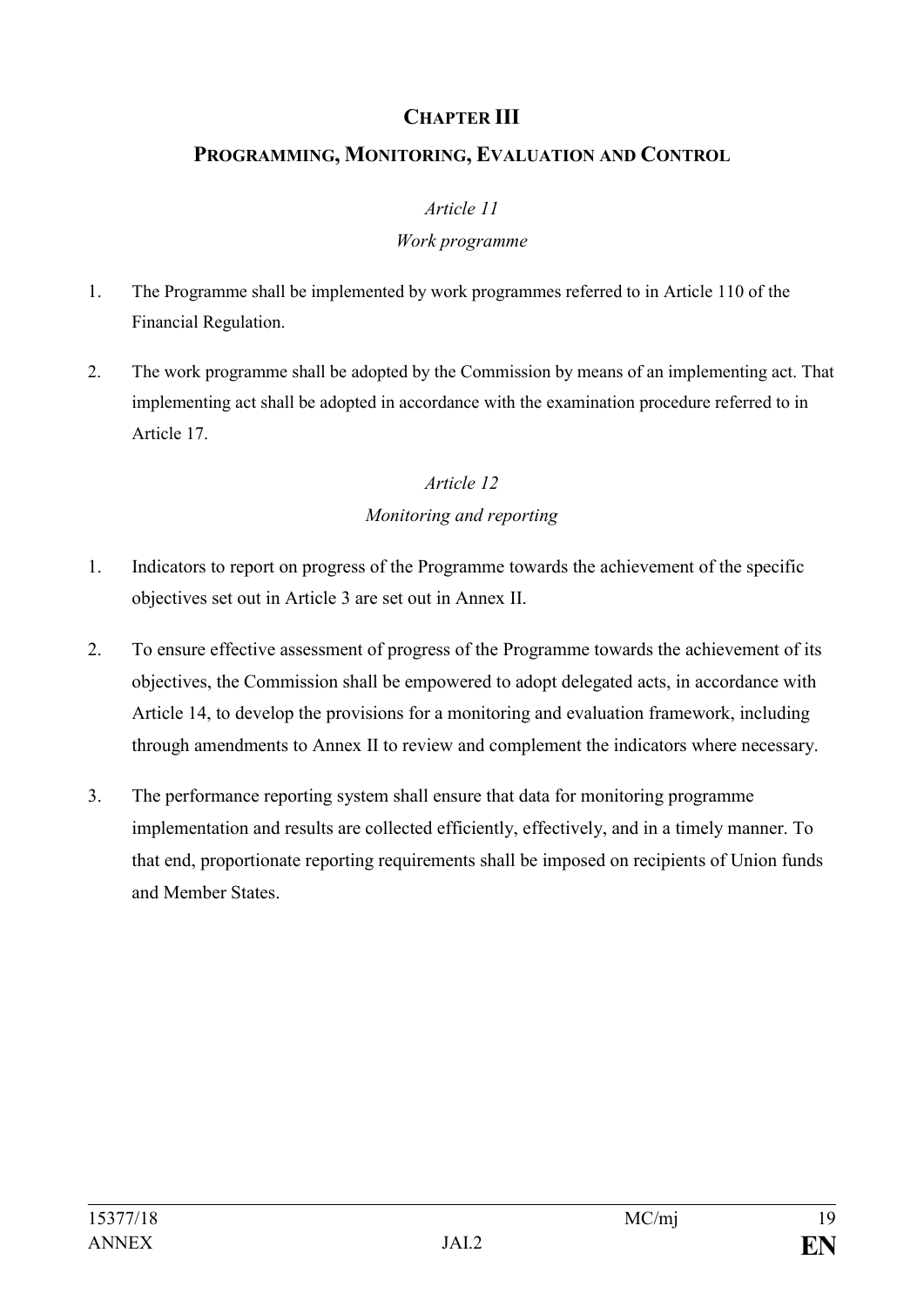# *Article 13*

## *Evaluation*

- 1. Evaluations shall be carried out in a timely manner to feed into the decision-making process.
- 2. The interim evaluation of the Programme shall be carried out once there is sufficient information available about the implementation of the Programme, but no later than four years after the start of the programme implementation.
- 3. At the end of the implementation of the Programme, but no later than four years after the end of the period specified in Article 1, a final evaluation of the Programme shall be carried out by the Commission.
- 4. The Commission shall communicate the conclusions of the evaluations accompanied by its observations, to the European Parliament, the Council, the European Economic and Social Committee and the Committee of the Regions.

# *Article 14 Exercise of the delegation*

- 1. The power to adopt delegated acts is conferred on the Commission subject to the conditions laid down in this Article.
- 2. The power to adopt delegated acts referred to in Article 12 shall be conferred on the Commission until 31 December 2027.
- 3. The delegation of power referred to in Article 12 may be revoked at any time by the European Parliament or by the Council. A decision to revoke shall put an end to the delegation of power specified in that decision. It shall take effect the day following the publication of the decision in the *Official Journal of the European Union* or at a later date specified therein. It shall not affect the validity of any delegated acts already in force.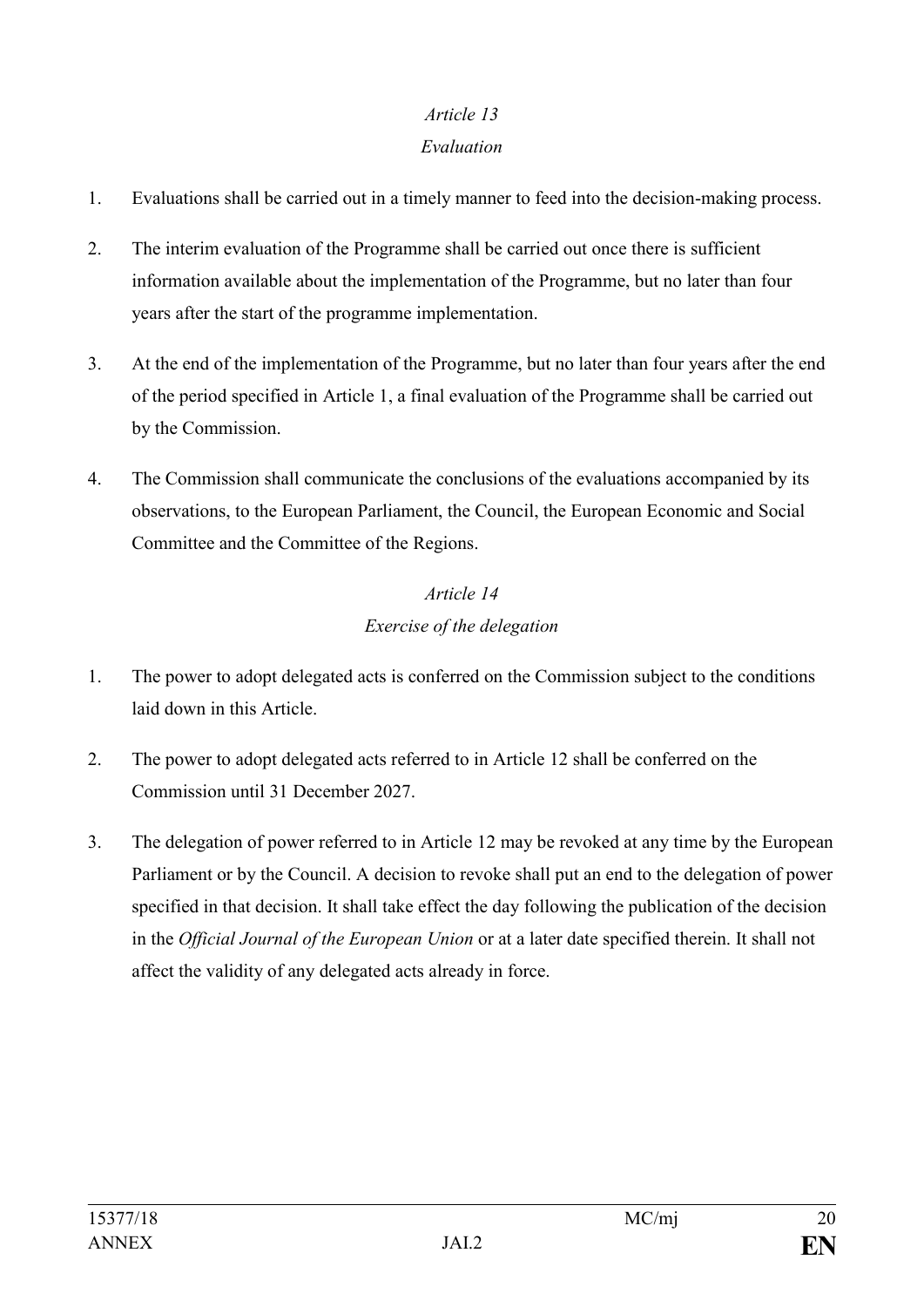- 4. Before adopting a delegated act, the Commission shall consult experts designated by each Member State in accordance with the principles laid down in the Interinstitutional Agreement on Better Law-Making of 13 April 2016.
- 5. As soon as it adopts a delegated act, the Commission shall notify it simultaneously to the European Parliament and to the Council.
- 6. A delegated act adopted pursuant to Article 12 shall enter into force if no objection has been expressed either by the European Parliament or by the Council within a period of two months of notification of that act to the European Parliament and the Council or if, before the expiry of that period, the European Parliament and the Council have both informed the Commission that they will not object. That period shall be extended by two months at the initiative of the European Parliament or of the Council.

# [*Article 15 Protection of the financial interests of the Union*

Where a third country participates in the programme by a decision under an international agreement or by virtue of any other legal instrument, the third country shall grant the necessary rights and access required for the authorizing officer responsible, the European Anti-Fraud Office (OLAF), the European Court of Auditors to comprehensively exert their respective competences. In the case of OLAF, such rights shall include the right to carry out investigations, including on-the-spot checks and inspections, provided for in Regulation (EU, Euratom) No 883/2013 of the European Parliament and of the Council concerning investigations conducted by the European Anti-Fraud Office (OLAF).]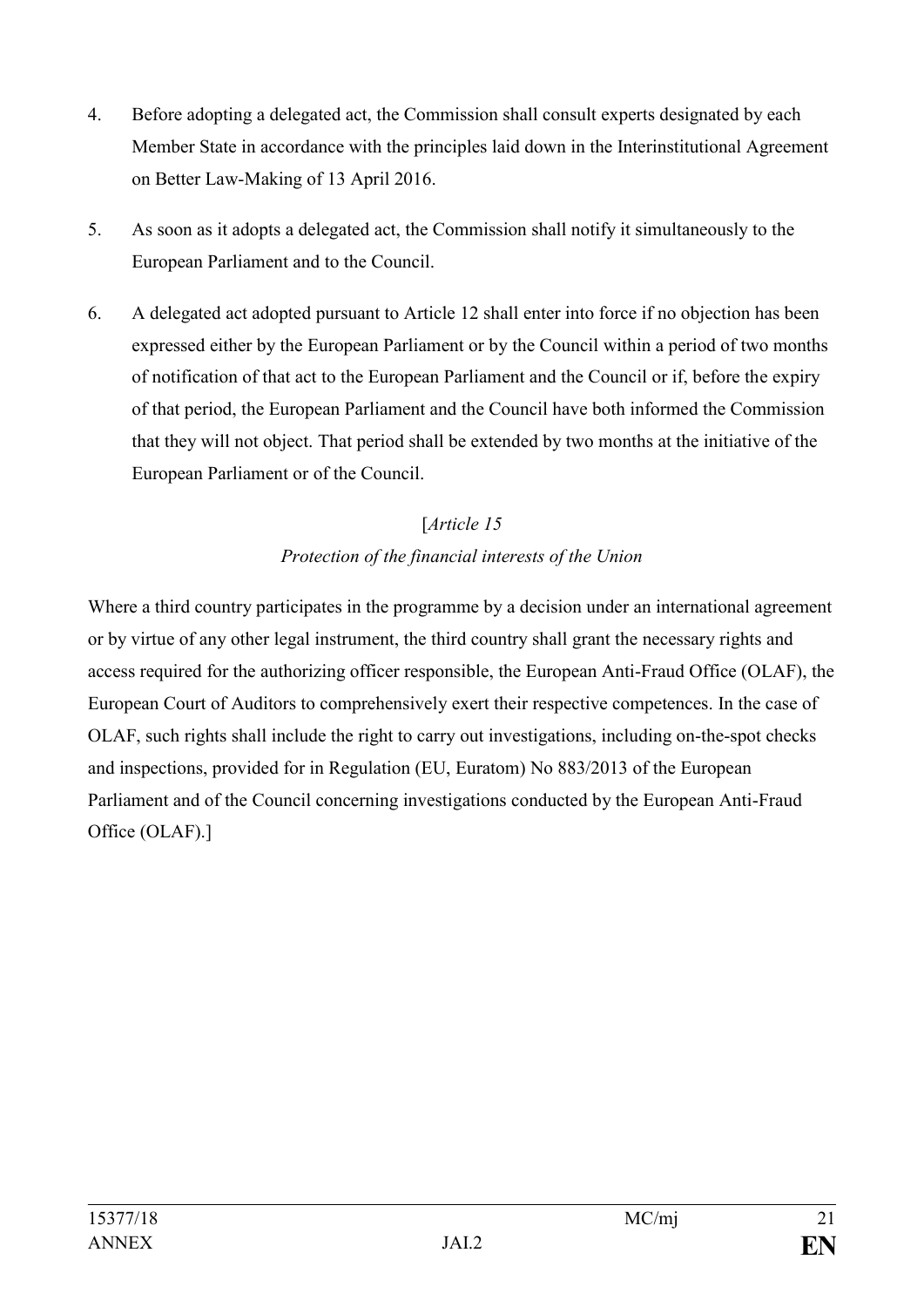## **CHAPTER IV**

#### **TRANSITIONAL AND FINAL PROVISIONS**

*Article 16*

## *Information, communication and publicity*

- 1. The recipients of Union funding shall acknowledge the origin and ensure the visibility of the Union funding (in particular when promoting the actions and their results) by providing coherent, effective and proportionate targeted information to multiple audiences, including the media and the public.
- 2. The Commission shall implement information and communication actions relating to the Programme, and its actions and results. Financial resources allocated to the Programme shall also contribute to the corporate communication of the political priorities of the Union, as far as they are related to the objectives referred to in Article 3.

# *Article 17 Committee procedure*

- 1. The Commission shall be assisted by a committee. This committee shall be a committee within the meaning of Regulation (EU) No 182/2011.
- 2. Where reference is made to this paragraph, Article 5 of Regulation (EU) No 182/2011 shall apply.

# *Article 18 Repeal*

Regulation (EU) No 1382/2013 is repealed with effect from 1 January 2021.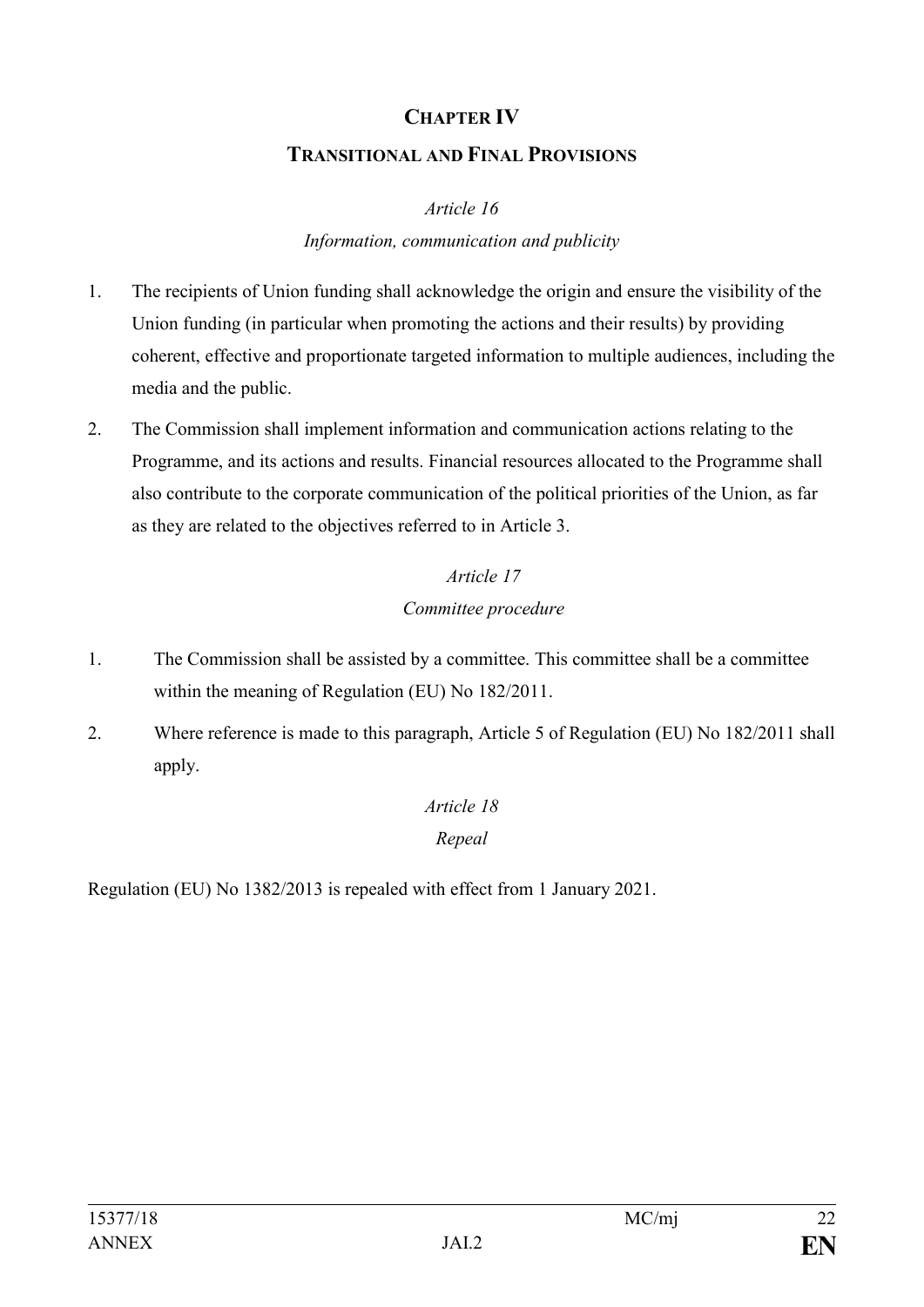# *Article 19*

# *Transitional provisions*

- 1. This Regulation shall not affect the continuation or modification of the actions concerned, under Regulation No 1382/2013, which shall continue to apply to those actions until their closure.
- 2. The financial envelope for the Programme may also cover technical and administrative assistance expenses necessary to ensure the transition between the Programme and the measures adopted under its predecessor, Regulation (EU) No 1382/2013.
- 3. If necessary, appropriations may be entered in the budget beyond 2027 to cover the expenses provided for in Article 4(2), to enable the management of actions not completed by 31 December 2027.

# *Article 20 Entry into force*

This Regulation shall enter into force on the twentieth day following that of its publication in the *Official Journal of the European Union*.

This Regulation shall be binding in its entirety and directly applicable in the Member States in accordance with the Treaties.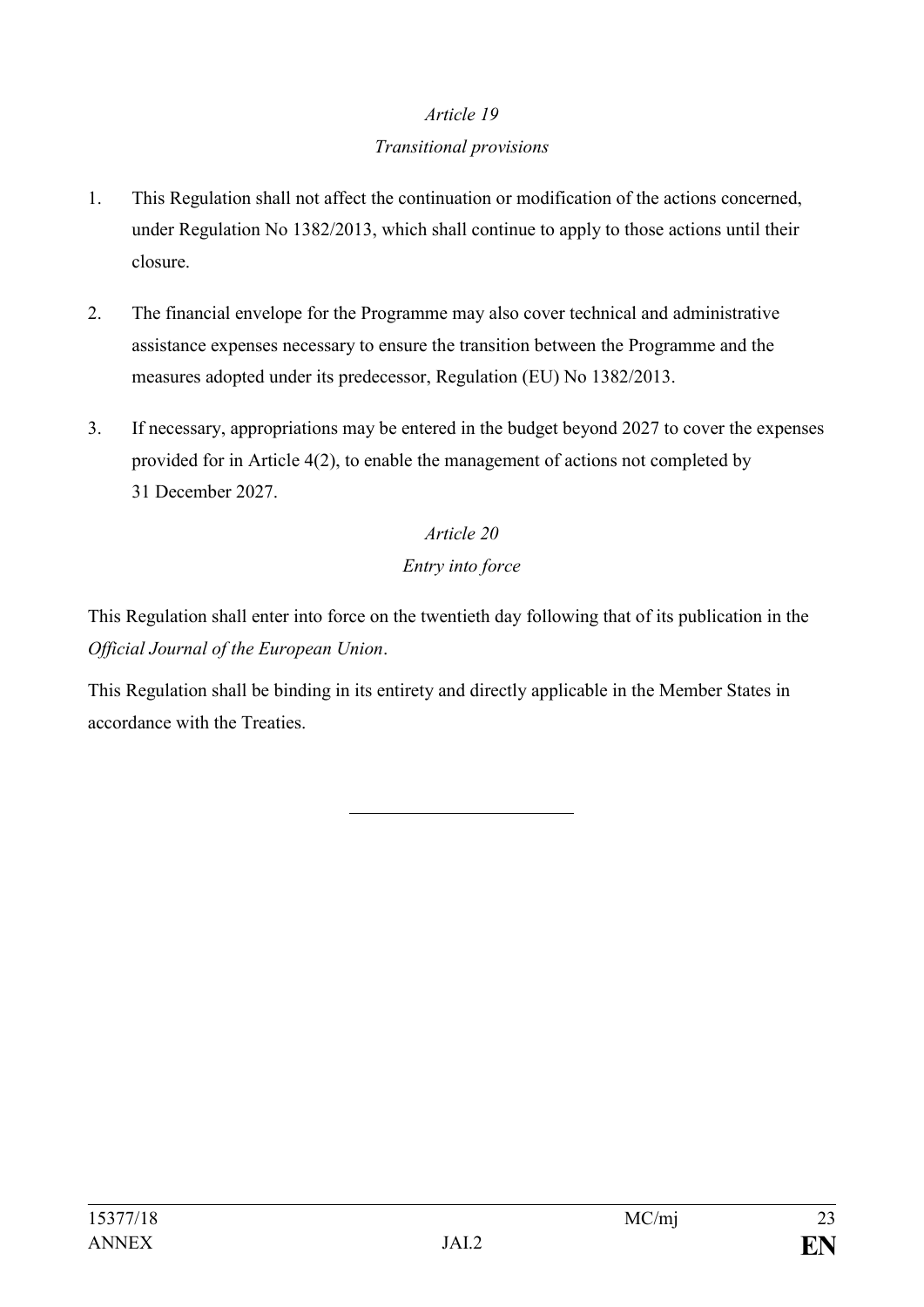#### **Activities of the programme**

The specific objectives of the Programme referred to in Article 3(2) will be pursued in particular through support to the following activities:

- 1. awareness raising, dissemination of information to improve the knowledge of Union policies and of Union law including substantive and procedural law, of judicial cooperation instruments, of the relevant case-law of the Court of Justice of the European Union, and of comparative law and of European and international standards;
- 2. mutual learning through exchange of good practices among stakeholders to improve knowledge and mutual understanding of the civil and criminal law and the legal and judicial systems of the Member States, including the rule of law, and enhancing mutual trust;
- 3. analytical and monitoring activities to improve the knowledge and understanding of potential obstacles to the smooth functioning of a European area of justice and to improve the implementation of Union law and policies in the Member States; these activities include for instance the collection of data and statistics; the development of common methodologies and, where appropriate, indicators or benchmarks; studies, researches, analyses and surveys; evaluations; impact assessment; the elaboration and publication of guides, reports and educational material;
- 4. training relevant stakeholders to improve the knowledge of Union policies and Union law including inter alia substantive and procedural law, the use of EU judicial cooperation instruments, the relevant case-law of the Court of Justice of the European Union, legal language and of comparative law.
- 5. information and Communication Technology (ICT) tools development and maintenance to improve the efficiency of judicial systems and their cooperation by means of information and communication technology, including the cross-border interoperability of systems and applications.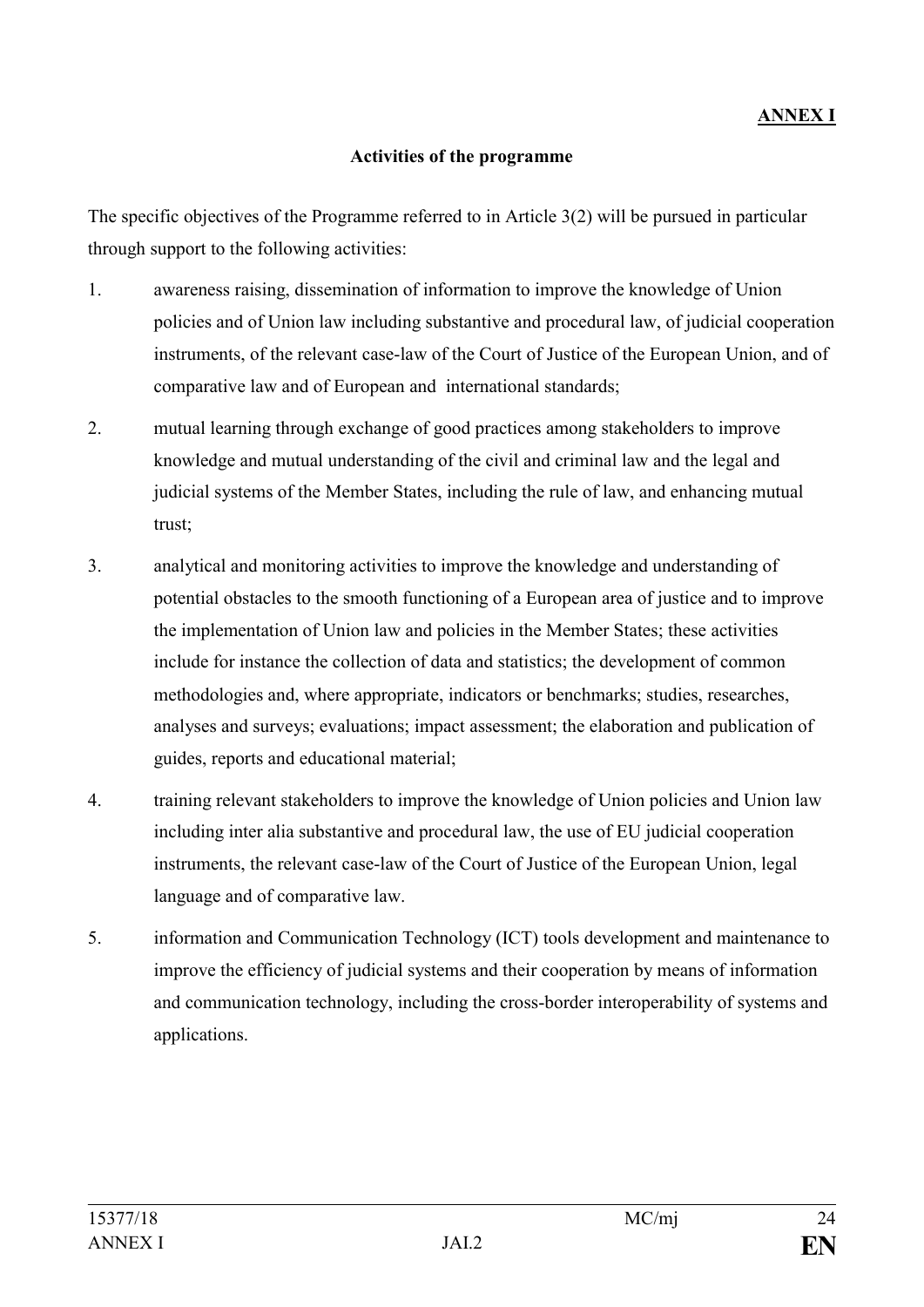- 6. developing capacity of key European level networks and European judicial networks, including networks established by Union law to ensure the effective application and enforcement of Union law, to promote and further develop Union law, policy goals and strategies in the areas of the programme, as well as supporting civil society organisations active in the areas covered by the Programme.
- 7. enhancing knowledge of the programme and dissemination and transferability of its results and fostering citizen outreach.